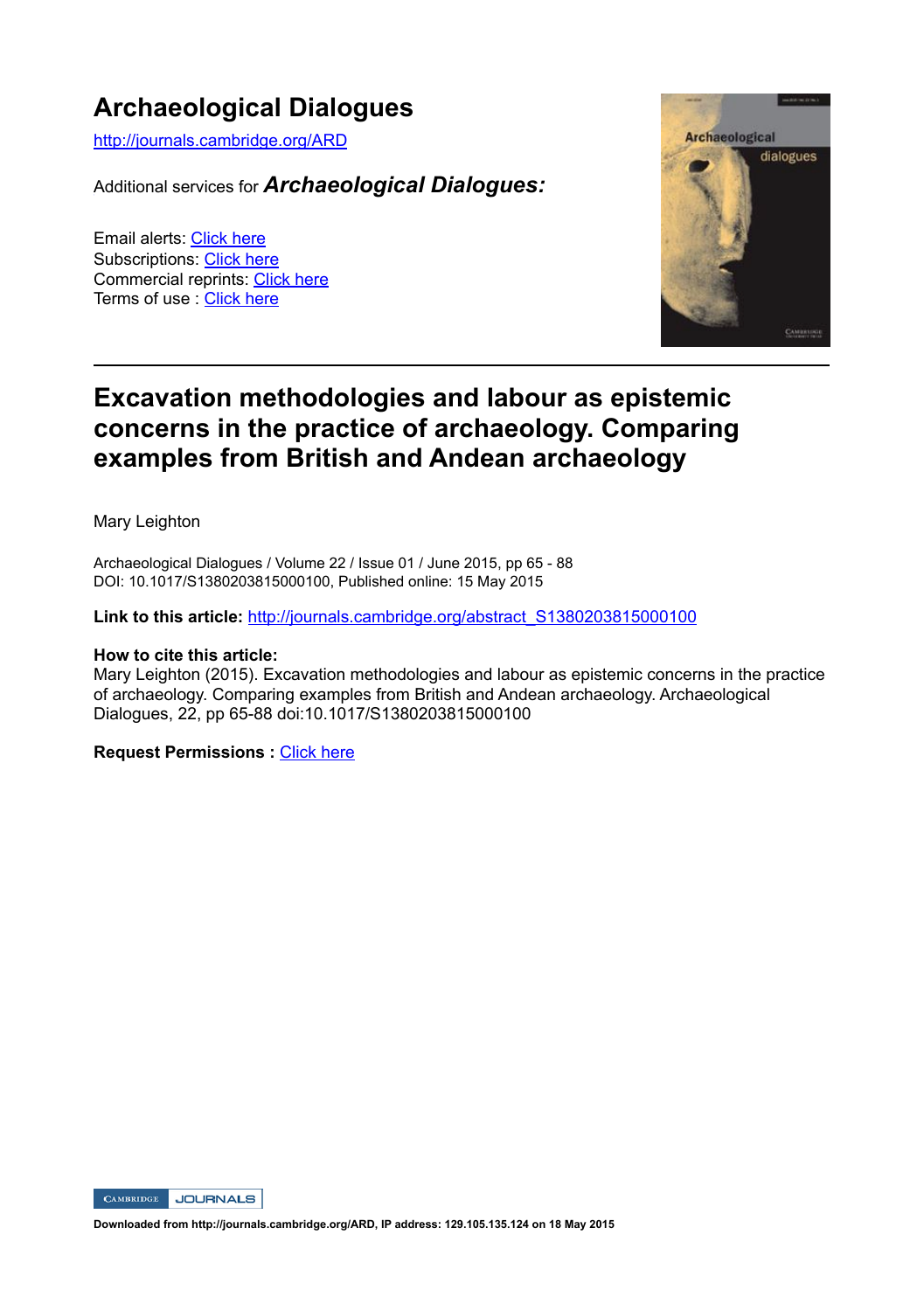# article

Archaeological Dialogues 22 (1) 65–88 © Cambridge University Press 2015 doi[:10.1017/S1380203815000100](http://dx.doi.org/10.1017/S1380203815000100)

Excavation methodologies and labour as epistemic concerns in the practice of archaeology. Comparing examples from British and Andean archaeology Mary Leighton<sup>®</sup>

# Abstract

Archaeologists' excavation practices vary significantly from country to country and site to site. But variation in the most fundamental, 'common-sense' excavation practices is 'black-boxed' - it is not discussed outside casual, informal contexts, and is treated as having no effect on higher-level interpretation. These practices can, however, be a source of conflict when archaeologists from different communities of practice work together. In this paper, I explore what variation in excavation methodology reveals about the nature of archaeological knowledge itself. By comparing methodologies and the organization of labour on British and Andean excavations, I argue that archaeologists in different communities of practice have divergent understandings of what the object of archaeological investigation is, and of how it can be known, and by whom. This results in contrasting understandings of the nature of material/archaeological objects, as well as contrasting conceptualizations of excavation as an 'expert' practice – one requiring skills, knowledge and bodily practices that are specific to trained archaeologists. Situating these concerns in historical and ethnographic context, this paper suggests that archaeological excavation is, in fact, a far more complex, nuanced and variable practice than the lack of attention paid to it implies.

## Keywords

methods; excavation; history and ethnography of archaeology; Andean archaeology; British archaeology; science studies

Archaeology is a unique kind of scientific practice, in part because of its extraordinary diversity. While some archaeologists work closely with artists, poets or writers, perhaps while situated in humanities departments, others see themselves as sharing intellectual and methodological affinities with chemists, forensic scientists or geneticists. Archaeologists might refer to themselves as social scientists, anthropologists or simply 'scientists', or see themselves as



CrossMark

<sup>∗</sup>Mary Leighton, Northwestern University, Office of Undergraduate Research, Illinois, USA. Email: [mary.leighton@northwestern.edu.](mailto:mary.leighton@northwestern.edu.)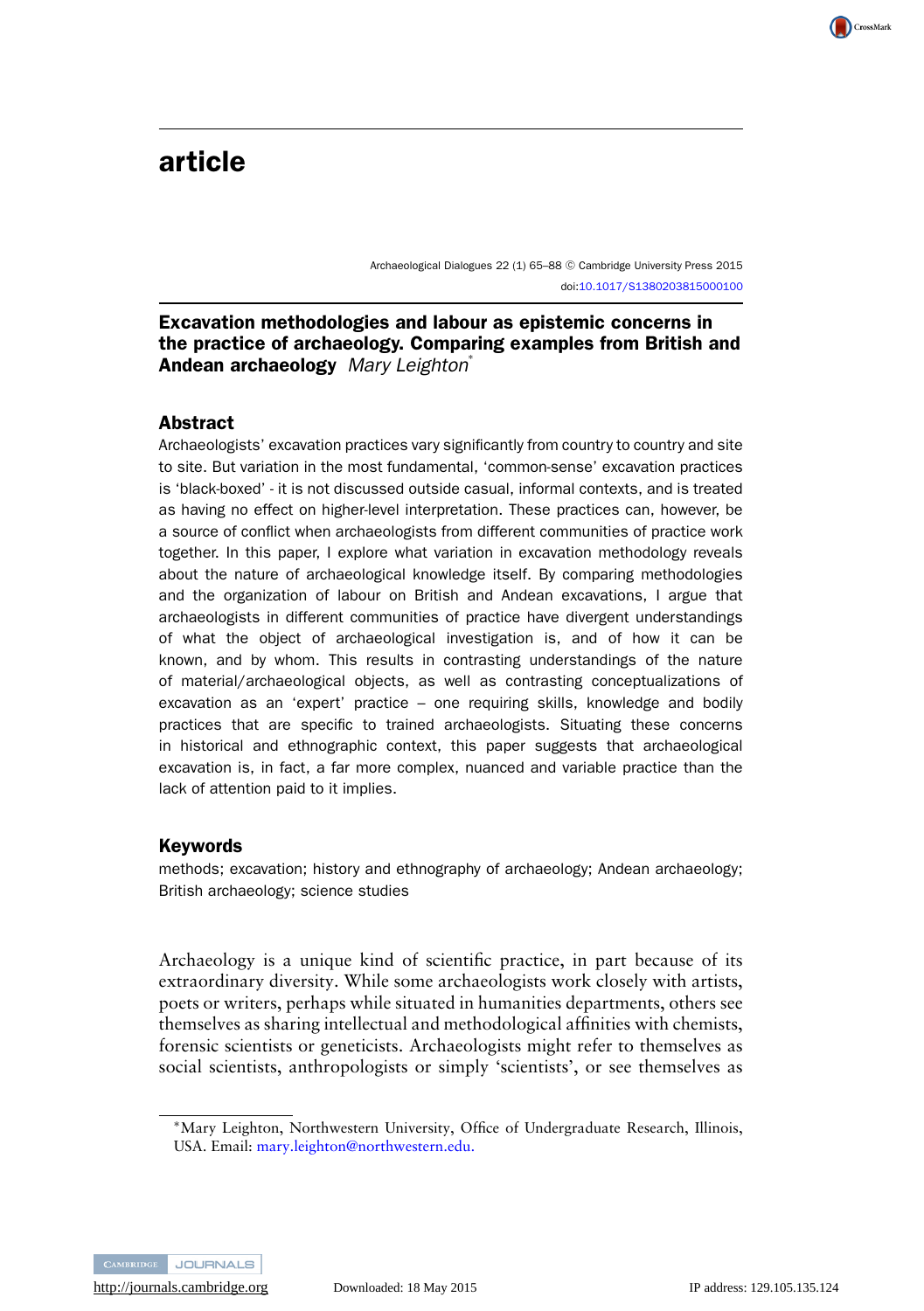more closely allied with historians and classicists[.](#page-22-0)<sup>1</sup> This disciplinary diversity has been the subject of some tension over the years, most starkly perhaps during archaeology's version of the 'Science Wars', the debates between processualist and postprocessualist archaeologies that took place towards the end of the last century. More recently, in the US, archaeologists weighed in on the controversy over the American Anthropological Association's dropping the term 'science' from its description (Wood [2010;](#page-24-0) Berrett [2010;](#page-23-0) Smith [2010\)](#page-24-0). Such notable controversies aside, however, on a day-to-day basis 'archaeology' includes within its disciplinary parameters a very broad array of methodologies, research questions and disciplinary affiliations without permanently fracturing. When considered from the perspective of science and technology studies (STS) this diversity is remarkable: few scientific disciplines encompass quite such a broad range of intellectual, methodological and theoretical approaches, while still considering themselves to be the same discipline.

If one thing is understood to unite archaeologists, it might perhaps be the use of excavation to gather their primary data – although this statement requires some caveats. In the eyes of outsiders, archaeologists are associated first and foremost with excavation (Holtorf [2006\)](#page-24-0). And while there are indeed many problems with the assumption that all archaeologists excavate (Lucas [2001,](#page-24-0) 2, in conversation with Tilley [1989\)](#page-24-0), this *is* still the common means of acquiring the most basic data points from which all subsequent analysis proceeds. Without wanting to discount the collection of archaeological material by other means – including survey, ethnoarchaeology, rock art analysis, the analysis of looted material and material in existing museum collections – or to insinuate that the only 'real' archaeologists are those who dig, excavation remains the means through which the majority of archaeological data *first* comes into existence.

The extent to which excavation serves as the bedrock of subsequent archaeological work brings me to a second interesting feature of archaeology when compared with other sciences. While the diversity of disciplinary approaches mentioned above has been a cause of cyclical concern, the vast diversity of excavation methods in use around the world has rarely been a matter of debate or caused the same level of anxiety. Attention was paid to excavation strategy during the late 1960s and the 1970s, as an integral part of the New Archaeologist's critique, but as Gavin Lucas [\(2001,](#page-24-0) 2) has pointed out, the subject has not been elaborated on since. Today excavation methods vary enormously between different subdisciplines, from country to country, site to site, and even from person to person within the same project. My contention in this paper is that this variety is important to STS for the simple reason that it is *not* important to archaeologists. In other words, from an STS perspective, what is fascinating about archaeology's vast array of different excavation methodologies is that there *is* no single standard, nor much attention paid to the variety, and this in itself is *not* a problem for the discipline. When compared with other (social, natural and humanistic) sciences, the fact that it appears not to matter *how* archaeology's objects of knowledge come into being is remarkable.

By excavation methods, I mean the most basic nuts and bolts of how one works in the field: what tools are used; what soils, artefacts and ecofacts are

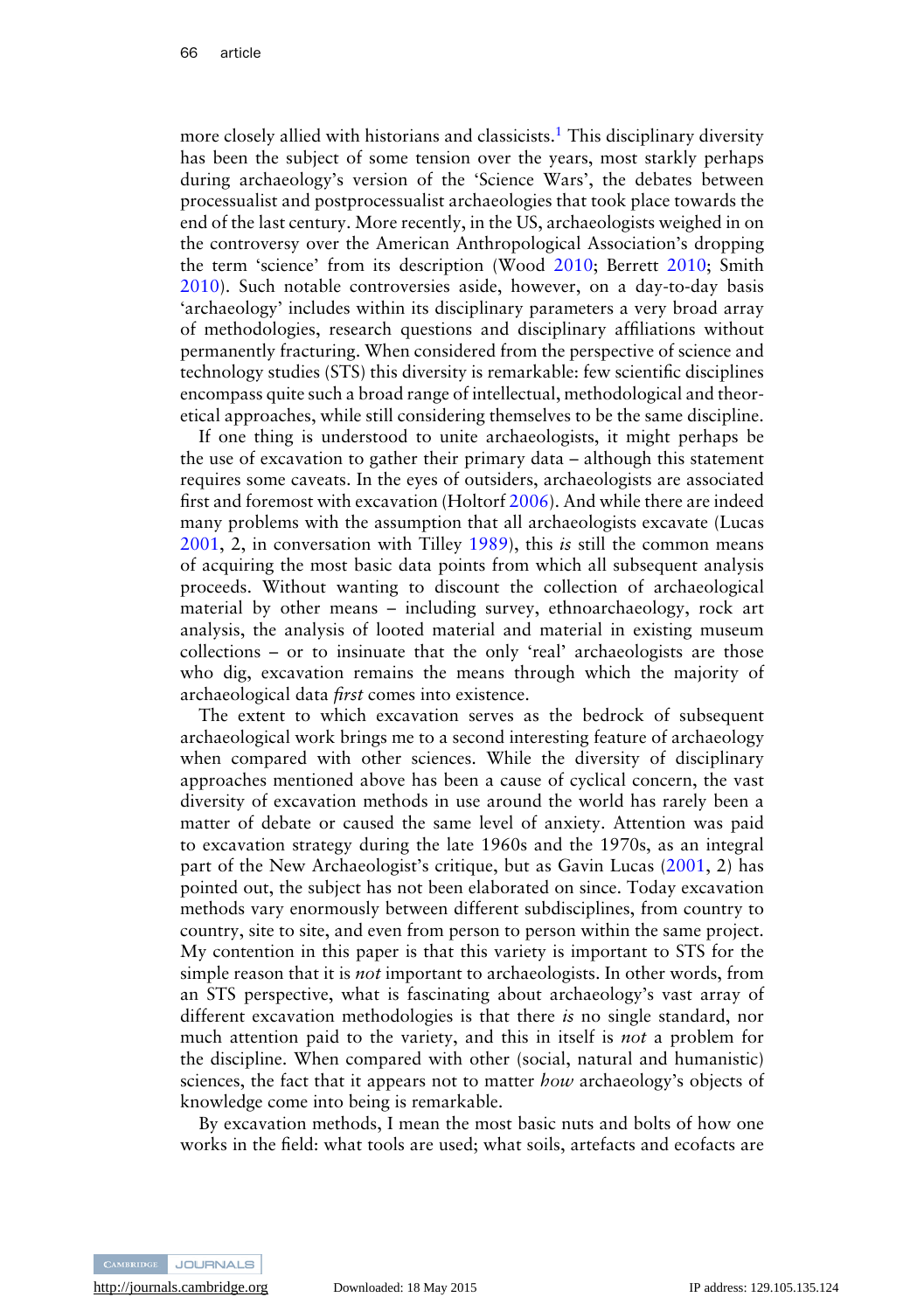collected; when something is written down on a form or in a diary (or not); how delineations are made between one object and another; *what* exactly is being measured, scraped, prodded, shifted, counted and collected; and *who it is* doing all this physical, social and intellectual work.

What I am *not* referring to is the kinds of technique usually explained in textbooks on excavation methods given to undergraduates, nor the kinds of strategy written up in the methods section of a site report, dissertation, grant application or article. Neither am I referring to methodological decisions that relate to qualities of the field site itself: for instance, different approaches to excavating a cemetery versus a building, a test pit versus an entire field. Instead, I am interested in the practices that are so habitual they are seen as matters of 'common sense' no matter what kind of site they are used on; or that are only brought to anyone's attention when one archaeologist comes across *another* archaeologist who doesn't seem to be doing what the first would consider to be 'standard practice'.

A few examples of practices that are standard in some archaeological communities but not others could include the use of screens to recover artefacts (standard in the US, uncommon in the UK); field schools where undergraduates without prior archaeological training undertake the majority of the excavation (standard in the US educational system, considered bad practice in Chile); pedestalling artefacts (varies by both country and the time period studied, e.g. it is common in classical archaeology); the use of field diaries; digging in arbitrary versus natural levels; not recording negative contexts; and so on (these last three examples I will explain and discuss in more detail below). The use, or not, of such methods is rarely mentioned or explained in articles, reports or books because they are assumed to be *so* basic that they are not worth describing. But in less formal contexts – for instance when archaeologists chat in the corridor at a conference, or while waiting outside a classroom, or when standing observing someone else's excavation – lapses from what are considered to be basic, 'common-sense' practice can become the subject of professional confusion, gossip or censure.

There are three points to take from this. First, that these are the kinds of practice that are so habitual that they are rarely explained except to novices, and tend not to be discussed in texts. Second, that because they are rarely discussed, they are also unlikely to be formally compared or standardized; as a result, there is substantial variation in basic methods among different archaeological communities around the world. And third, when variation *is* discussed it tends to carry a negative value judgement, but this does not affect the reliability of textual knowledge claims that are subsequently based on that excavation. For instance, a US archaeologist visiting the UK might consider it 'scandalous' that British archaeologists do not use screens to collect their artefacts, but he is unlikely to see this as a reason to dismiss as unreliable everything his British colleagues have ever written.

My contention in this paper, therefore, is that these small differences in habitual, basic practice do not affect interpretive claims at the higher level beyond the field site itself – in other words, they do not affect archaeologists' evaluations of each other's knowledge claims[.](#page-22-0)<sup>2</sup> But looking at these differences ethnographically – at the level of day-to-day practice on

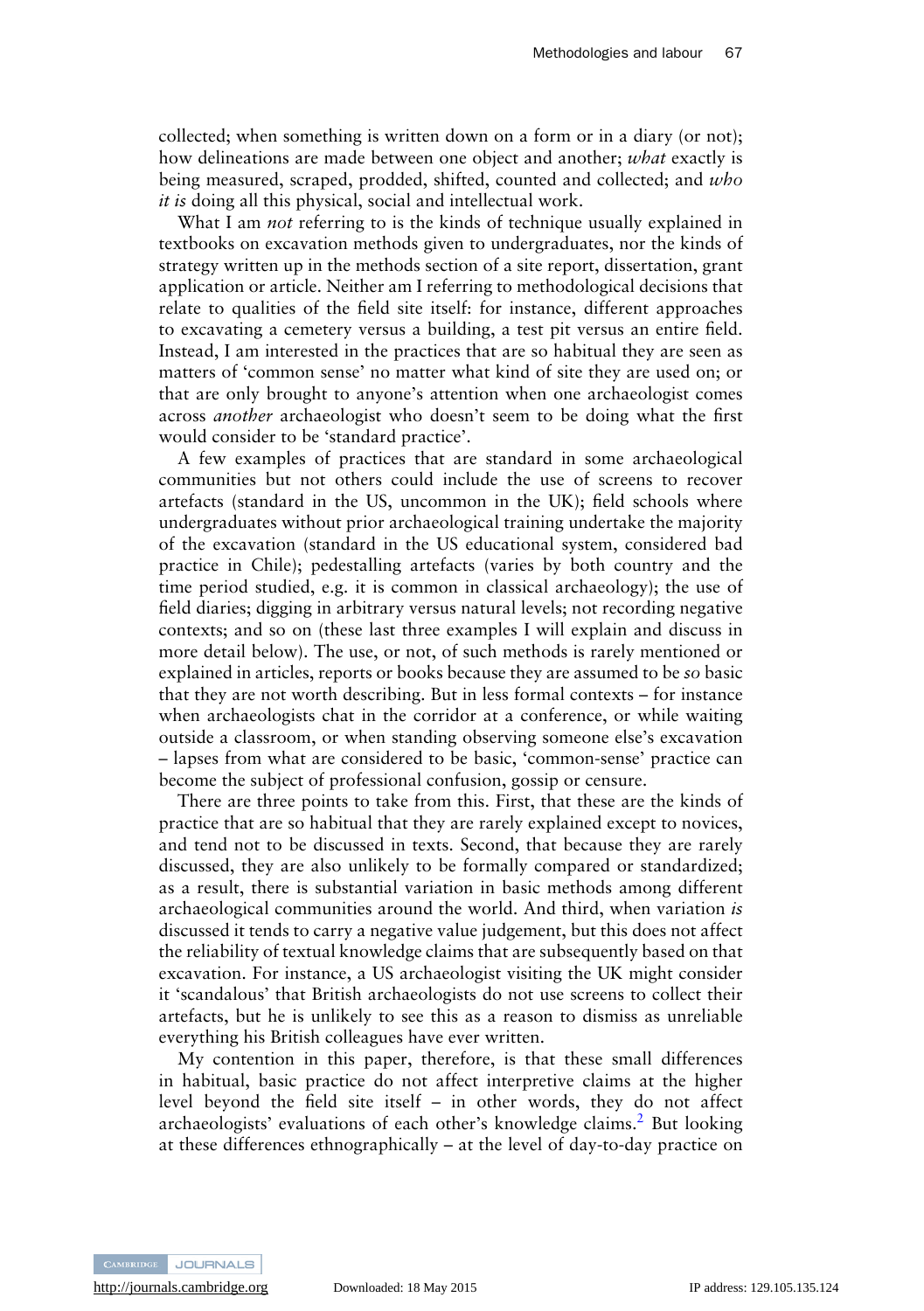excavation sites, in classrooms and in conferences halls – tells us something significant about the nature of archaeological knowledge itself. I studied excavation methods from different archaeological communities as part of a larger ethnographic project that explores transnational collaborations between archaeologists from the global North and South (Leighton [2014\)](#page-24-0). When looking at archaeological practice cross-nationally, it becomes clear that basic, habitual excavation methods are fundamentally ontological and epistemic concerns. How excavation is carried out reflects what an archaeological object of knowledge is considered to *be* and *how it is knowable*, within a specific archaeological community. Moreover, the consequences of the variety of excavation methods – and thus the variety in understandings of the epistemic basis of archaeological practice – are significant when we look at the global circulation of knowledge claims based on locally contextualized methodological practices, or in situations where archaeologists from different communities of practice work together.

This does not necessarily imply, however, that standardization is *required*. The lack of attention paid to excavation methods does not make archaeology any less robust or rigorous a science. To be clear, my argument in this paper is not that, somehow, archaeologists *ought* to be standardizing their methodologies. In fact, the larger research project out of which this paper arises makes the case that field sciences and social sciences like archaeology challenge existing STS models of scientific knowledge production, precisely because the scientific authority of a specific fact or claim made by an archaeologist is not derived from standardizable practices or objects of knowledge, nor from the institutionally bounded lifeworld of a laboratory, as is the case in the laboratory sciences traditionally studied by STS (Leighton [2014\)](#page-24-0).

When I say that archaeologists are not paying attention to excavation methods, what I mean is that they are 'black-boxed' (Latour and Woolgar [1979,](#page-24-0) 51). Black-boxing refers to the extent to which a scientific knowledge claim needs to be justified and explained within a specific scientific community. For instance, when radiocarbon dating was a new technology, its use was a matter of uncertainty and debate, but today an author writing in an archaeological journal does not need to explicitly convince his or her readers that C14 is an appropriate way to date an archaeological layer. Archaeologists no longer have to explain, justify and prove the concept of radioactive decay every time they want to make use of a C14 date in a paper, and in this sense C14 dating has become a black-boxed 'matter of fact' rather than an open problem one needs to think about, pay attention to and justify explicitly.

The same is true for excavation methods. When an archaeologist makes a knowledge claim, they do not explain how, at the most basic level, the data supporting that claim came about as a result of specific practices during an excavation. Formal accounts of archaeological work such as conference presentations, journal articles or academic books do not need to describe in detail how the excavation was carried out. The *interpretation* of data might be called into question – at a conference, for instance, presenters might include extracts from their artefact databases to support statistical arguments about the significance of distribution patterns. But they would not show

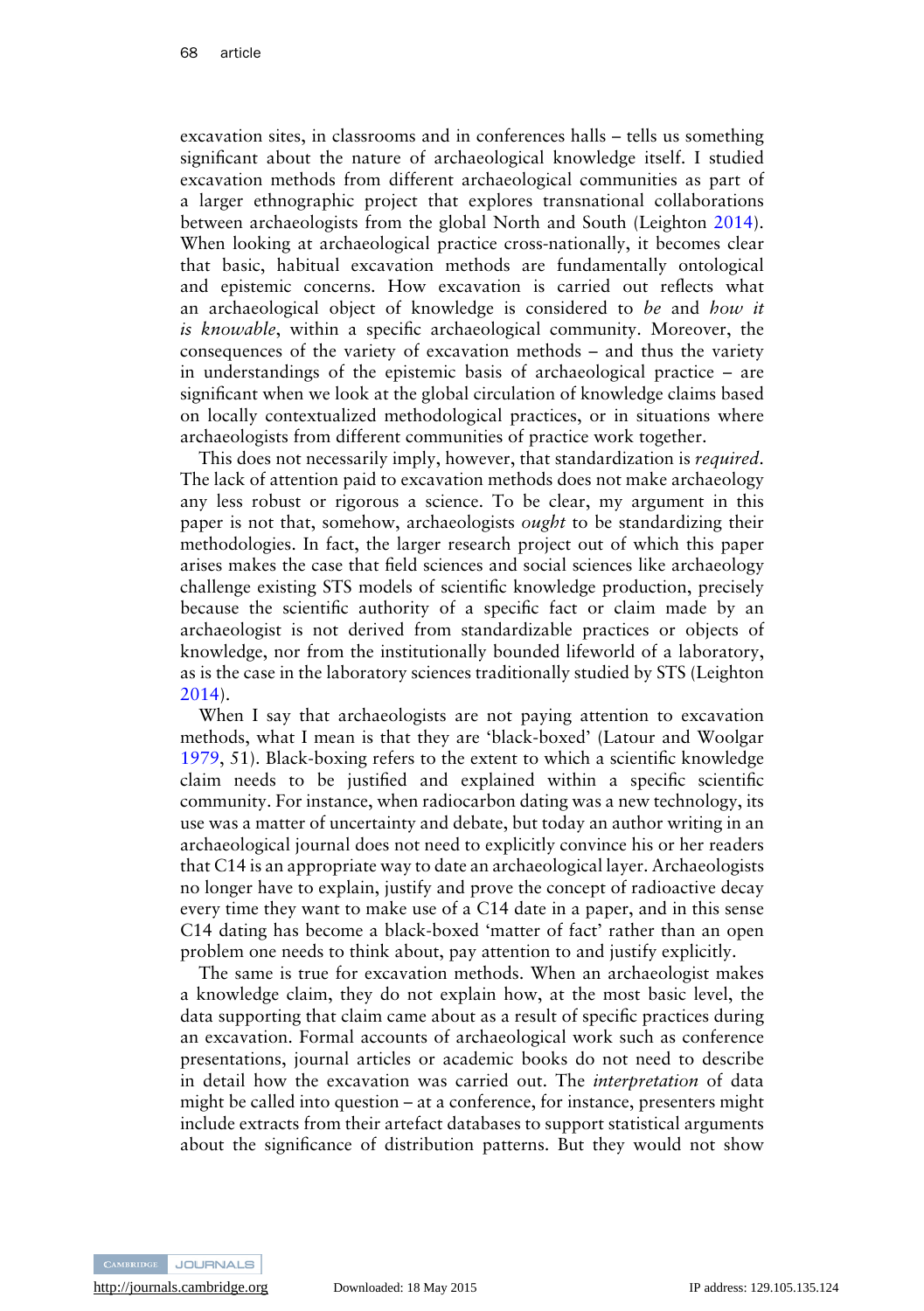images of the context forms or field diaries kept by the excavators to prove that the site was indeed recorded; and it is unlikely that there would be questions from the floor about whether the artefacts were excavated, washed and counted, and, if so, whether this was done by workers, professional archaeologists or students. What this kind of black-boxing speaks to is the nature of 'trust' within an epistemic community, by which I mean the extent to which knowledge statements within a community of experts (such as a specific scientific discipline) are accepted as stated or open to debate (Collins [2001;](#page-23-0) Shapin [2008\)](#page-24-0). Individuals within a particular scientific community share an understanding of which questions are open or closed, and thus of what kinds of statement can be 'trusted' as stated rather than interrogated (Knorr-Cetina [1999\)](#page-24-0). Moreover, they recognize *each other* as having shared means of warranting and justifying knowledge claims, and a shared ability to do so through membership in the same community: they recognize each other as being 'experts' (ibid.). In archaeology, the interpretation of the significance of artefact distribution patterns is an 'open' problem that one might expect a colleague to challenge, but how those artefacts were excavated is not – it is a closed ('black-boxed') debate that other archaeologists will take on 'trust' in most professional interactions.

My intention, with this paper, is to demonstrate that archaeologists working in different communities do not, in fact, share the same set of basic methods. To make this point, I will contrast two archaeological communities. The first is an excavation project in the Bolivian Andes that I have been researching ethnographically since 2008. The second is the case of British archaeology, as understood through the work of historians and ethnographers of archaeology such as Gavin Lucas, Matt Edgeworth, Paul Everill and Thomas Yarrow. In comparing the Bolivian and British examples I will make the case that there is significant variation in 'standard' or 'common-sense' excavation practices. While some variation can be explained as a result of difference in the material studied, I will be concentrating on those that arise as a result of different histories of practice in each country. Specifically, I will pay particular attention to the different histories and traditions of seeing archaeological excavation as a form of *expert and professionalized labour*.

By expert labour, I mean the extent to which the *skills*, *knowledge* and *bodily practices* necessary to excavate are considered to be relatively simple and inherent within any human body, or whether, conversely, they are considered to be specifically *archaeological* skills that require active training as an archaeologist (whether that training takes the form of a field school, a university course or an apprenticeship). If they are inherent, then there is no reason why people who have not been trained as archaeologists (such as novice undergraduates, casual volunteers or workers) should not excavate. Conversely, if excavation requires specifically expert ways of seeing, touching, talking or conceptualizing material objects, or academic knowledge of the archaeological literature, then it is something that requires trained archaeologists.

British and Andean archaeology have contrasting understandings of the extent to which excavation is an expert or non-expert practice. This is coupled to a different set of methodological practices, which also imply a different

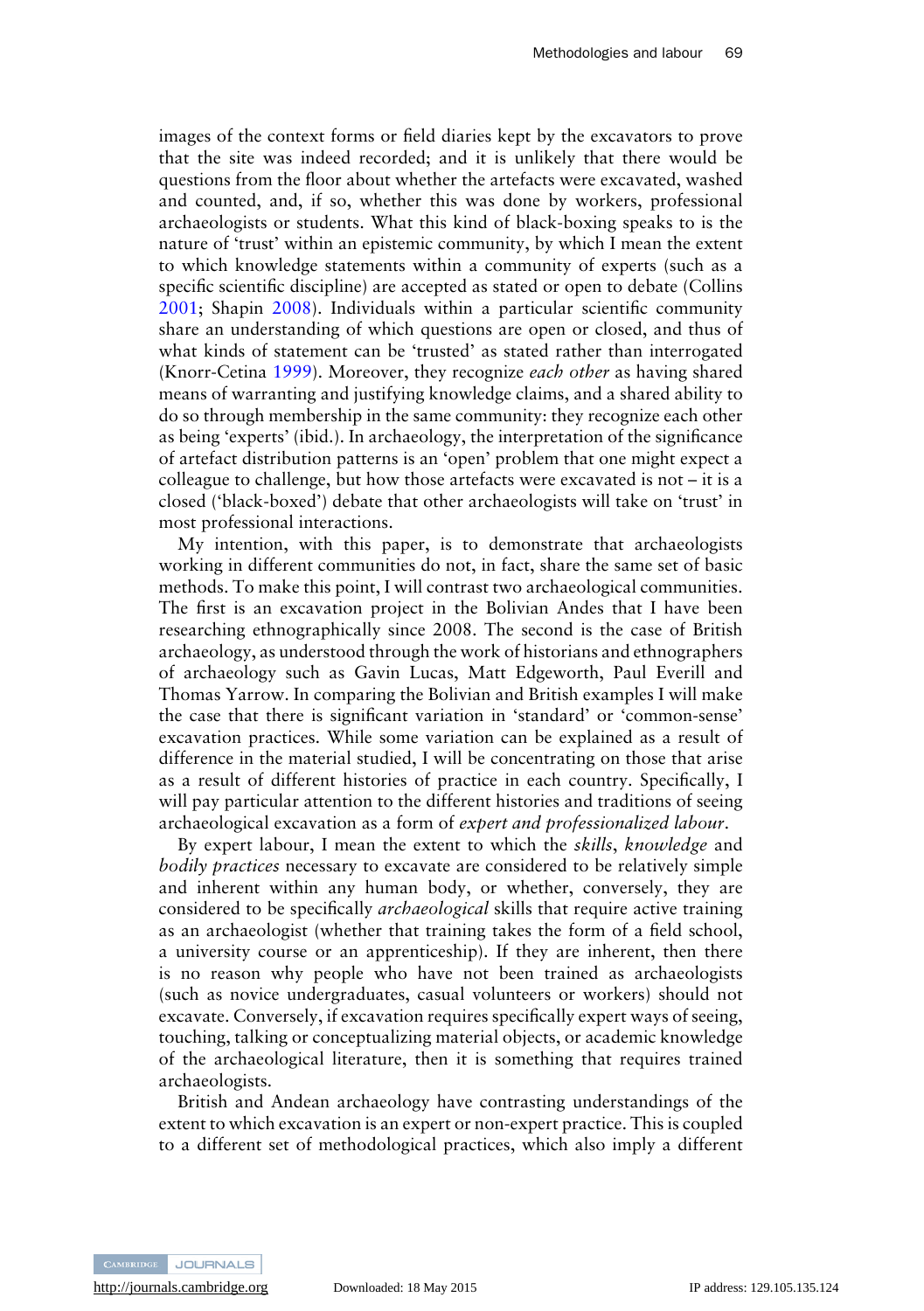level of 'trust' in an excavator's ability to see/know the object of study. I will argue, in turn, that the different combinations of labour/methods stem from contrasting conceptualizations of the archaeological object of study either as inherently and immediately knowable, or as an entity that is only produced through expert, tactile engagement.

### **The structure of labour relations on an Andean excavation**

On the North American-run archaeological projects in the region of Bolivia I studied, excavating is physically carried out by indigenous workers rather than archaeologists. This arrangement is stipulated by the indigenous communities themselves: without the economic benefits of archaeological employment, local communities would be unwilling to grant permission to excavate on their land. Excavation projects are therefore organized around a complex and hierarchically structured labour force that consists of both trained and untrained indigenous workers, and Bolivian and North American archaeologists.

The co-directors of the Andean Project[,](#page-22-0)<sup>3</sup> Olivia, Emily and Chloe, were North American archaeologists heading up a team of seven Bolivian and four North American archaeologists (not including myself). Officially, all foreignrun projects in Bolivia have a Bolivian co-director called a *contraparte*. This role was filled by Pablo, a Bolivian archaeologist who had his *licenciatora* degree and was thus senior to the other Bolivians who were still officially students[.](#page-22-0)<sup>4</sup> But in practice the *contraparte* role is mostly symbolic and Pablo was not more involved in decision-making than other archaeologists[.](#page-22-0)<sup>5</sup>

While the archaeologists were not formally distinguished from each other beyond the division between directors and everyone else, the workers were arranged and divided into formal hierarchies. These hierarchies arose in large part because of the way the community that I refer to here as the *comunidad*, with which the project worked, preferred to organise itself[.](#page-22-0)<sup>6</sup> The 14 archaeologists were outnumbered on site by the workers, who numbered between 50 and 60 at any one time. The majority of these positions were rotated – meaning that each week a different person took on each role – but roles were also highly compartmentalized: each person has one very specific task.

Workers were divided into groups of four or five people, known as *quads*. Each quad was headed by a *maestro* – a term that roughly translates as 'master' and signifies a person with superior skill and in some cases decades of experience working for different archaeological projects. There were six excavation quads, three quads connected to the lab and a quad in charge of archaeobotanical sampling[.](#page-22-0)7 Like other Aymara communities in highland Bolivia, the *comunidad* was divided into four *zonas* that relate to hierarchical arrangements of kinship and geography (Sammells [2013;](#page-24-0) Swartley [2002\)](#page-24-0). The excavation quads were divided equally between the four different *zonas*, so that each quad was made up of members of the same *zona*[.](#page-23-0) <sup>8</sup> A final position was that of the *facilitator*, an individual who served as a go-between for the archaeologists and the *comunidad*: negotiating, making deals and solving problems as they arose.

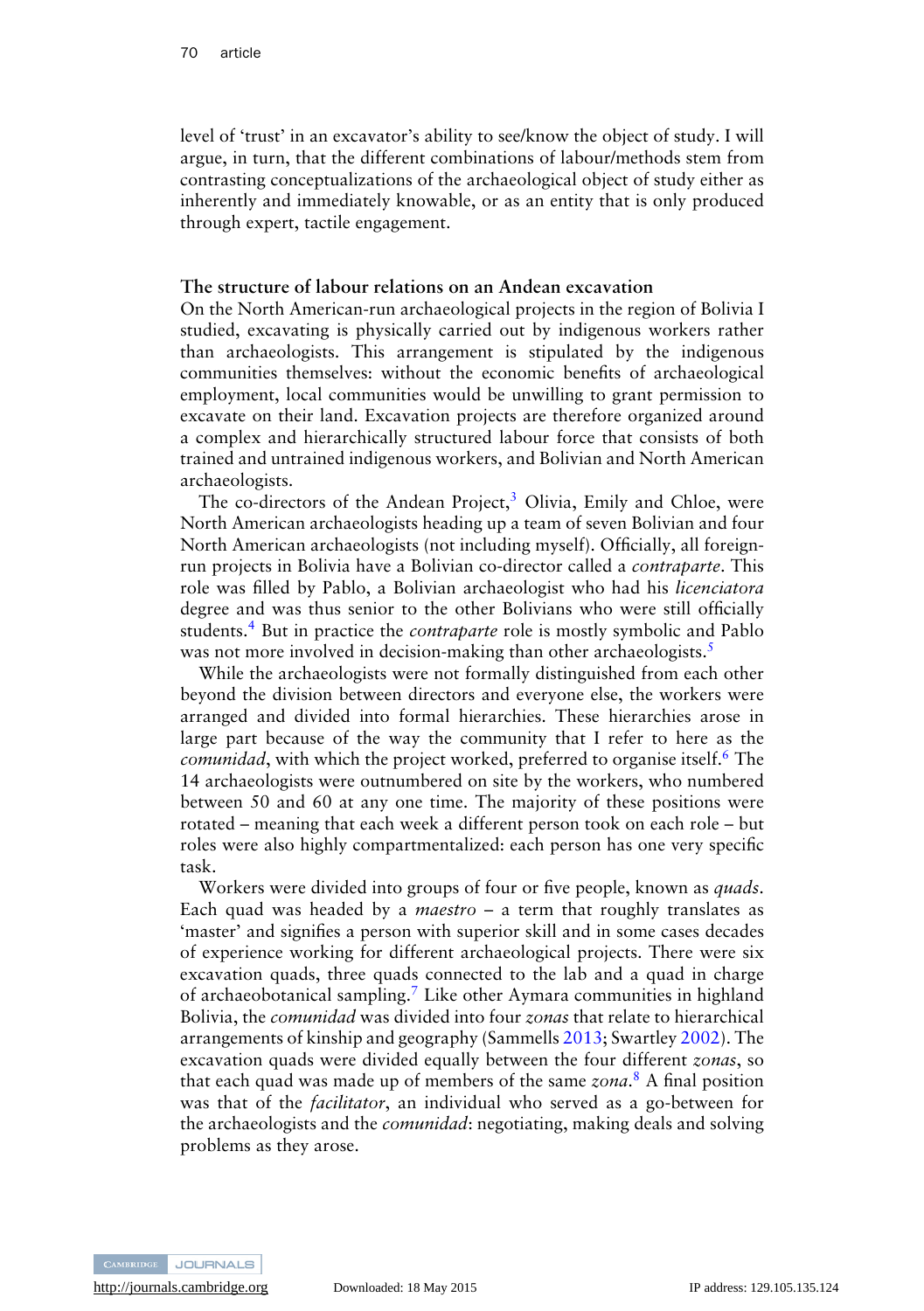As the only people with positions that required a significant amount of skill and experience, the *maestros* held the only positions that remained permanent throughout the field season. After a great deal of negotiation, however, it was agreed that the *contra-maestro*, the *maestro*'s assistant who was in effect being trained to become a *maestro* himself, would also become a permanent position. All other positions changed every week and it was the *comunidad* (through the heads of each *zona*) who decided who would work. The result was a constant turnover of staff, with new people arriving each Monday morning.

The rotating worker system was a source of some tension. The archaeologists would have preferred to prioritize employing people with experience, or at least enthusiasm and/or physical fitness (they would also have preferred that the more prestigious and better-paid *maestro* roles were open to women). For certain roles that required specific skills and experience, such as processing archaeobotanical samples, the archaeologists wanted to hire particular individuals who had been trained over several years for that role. But from the *comunidad*'s perspective, circulating jobs was the fairest means of ensuring that everyone benefited economically from archaeological employment (although in practice there was a certain amount of political manoeuvring to ensure that some families got a larger share of more desirable jobs than others). Pragmatically, the archaeologists accepted this situation because they had little choice about the matter, but on the whole it also worked very well.

The excavation quads were made up of five people: a *maestro* and *contramaestro* (always male), a *bucket carrier* (male or female) and two *screeners* (nearly always female but occasionally an older man). Each excavation quad was under the control of an *excavation archaeologist* (male or female). The excavation *maestros* were the most prominent men on site, in some cases with decades of experience working on many different archaeological projects. The *contra-maestro* worked as an assistant to the *maestro*, excavating alongside him with a trowel as necessary. The bucketer's job was to ferry soil backwards and forwards between the excavation unit and the screeners, who waited next to a series of large wooden sieves arranged on the side of the excavation area. The large sieves, mounted on tall wooden tripods and known as screens, filtered the soil removed from the excavation. The screeners sifted through the objects left in the sieve after the soil was shaken out, looking for artefacts that they then sorted into bags of lithics, bones and ceramics.

How to make sense of this large catalogue of people and positions? One way is to think about it from the perspective of an artefact as it moves through all these hands (cf. Holtorf's 'life history of a sherd' approach (2002)).

The *maestro*, with his *contra-maestro* nearby, excavates an area of soil while his archaeologist stands watching and writing notes. Often archaeologists work in pairs so that one can be watching or helping with the excavation, while the other writes notes and fills in forms and tags. As the *maestro* carefully pulls his trowel over the ground, loosening and removing the soil in front of him, he pushes it to the side. The *contra-maestro* leans forward to sweep the now loose pile of earth into the waiting bucket with a plastic dustpan. The bucketer is crouched a few feet away, watching intently

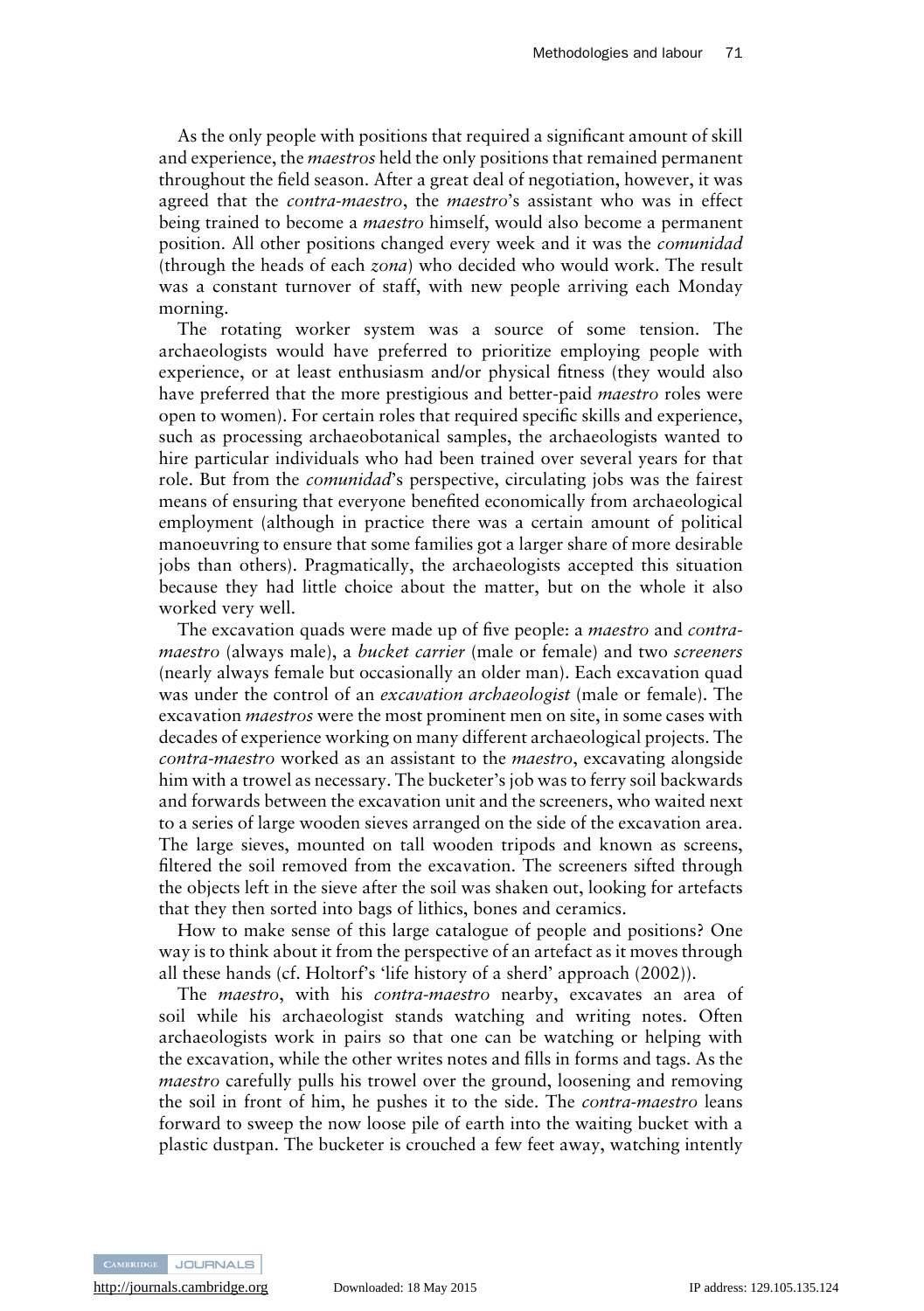and occasionally chipping into the conversation between the *maestro* and *contra-maestro*, or looking around him with some boredom. As the bucket is filled, the bucketer picks it up (putting an empty one in its place). He walks briskly over the space of the excavation, climbs up the side to the natural ground surface, and goes over to where his two screeners are waiting. Getting to their feet and interrupting a conversation they had been having with the adjacent screeners, these two young women pick up the large trowels beside them and steady the screen as the heavy bucket of soil is emptied into it. The bucketer stands for a few moments chatting with them, then remembers to turn back a number on a spiral of small, numbered cards nailed to the screen – a system of recording how many buckets of soil have come out of a particular area and thus the total volume removed. The women shake the screen and bash it with their trowels, forcing earth through the quarter-inch mesh and in the process creating a mound of loose soil underneath them that grows to a height of several metres by the end of the field season. When their field of vision is cleared somewhat, they start rapidly picking out fragments of bones, ceramics and lithics with their fingers, putting these into cotton draw-stringed artefact bags.

After a while one of their archaeologists comes over and collects the bags that are full, replacing them with empty ones that are already labelled with handwritten tags. The archaeologist exchanges a few words of greeting with the screeners, then heads back to a spot on the other side of the excavation unit where the archaeologists have left their backpacks and notebooks. There is also a pile of small paper tags and permanent marker pens here. The archaeologist sits cross-legged on the ground and spends a considerable amount of time filling in three identical tags for each bag, double-checking the details occasionally on the clipboard of handwritten notes she has in front of her. She's joined by another archaeologist from another quad as she does this, and as they do this tedious but essential task they pass the time chatting.

At the end of the day the bags are taken back to the lab by the archaeologists and checked against a master database that is presided over by Natalie, a North American archaeology graduate student. Olivia's aim in handing over much of the responsibility for the laboratory to Natalie is both to free up her own time and to train Natalie to run her own projects in the future.

Natalie also oversees the storeroom *maestros*, to make sure that they are keeping track of each bag as it comes in and out of the lab. The next day the bags of artefacts are emptied out by the washers, who dunk each artefact into water, scrub it with toothbrushes, then leave it on a tray to dry in the hot sun. After they are dried, the artefacts are sent in their original bags to the markers, who write a code number on each piece of bone and ceramic with a fine permanent marker pen, before they are bagged up again and taken back to the store room. At some future point, the storeroom *maestros* will bring these bags out to be analysed by one of the archaeologists working in the lab, who will enter individual measurements for each ceramic shard or bone into a database. It may be weeks or even months from now before this happens, however. In some cases the bags can wait in the storeroom for years if there

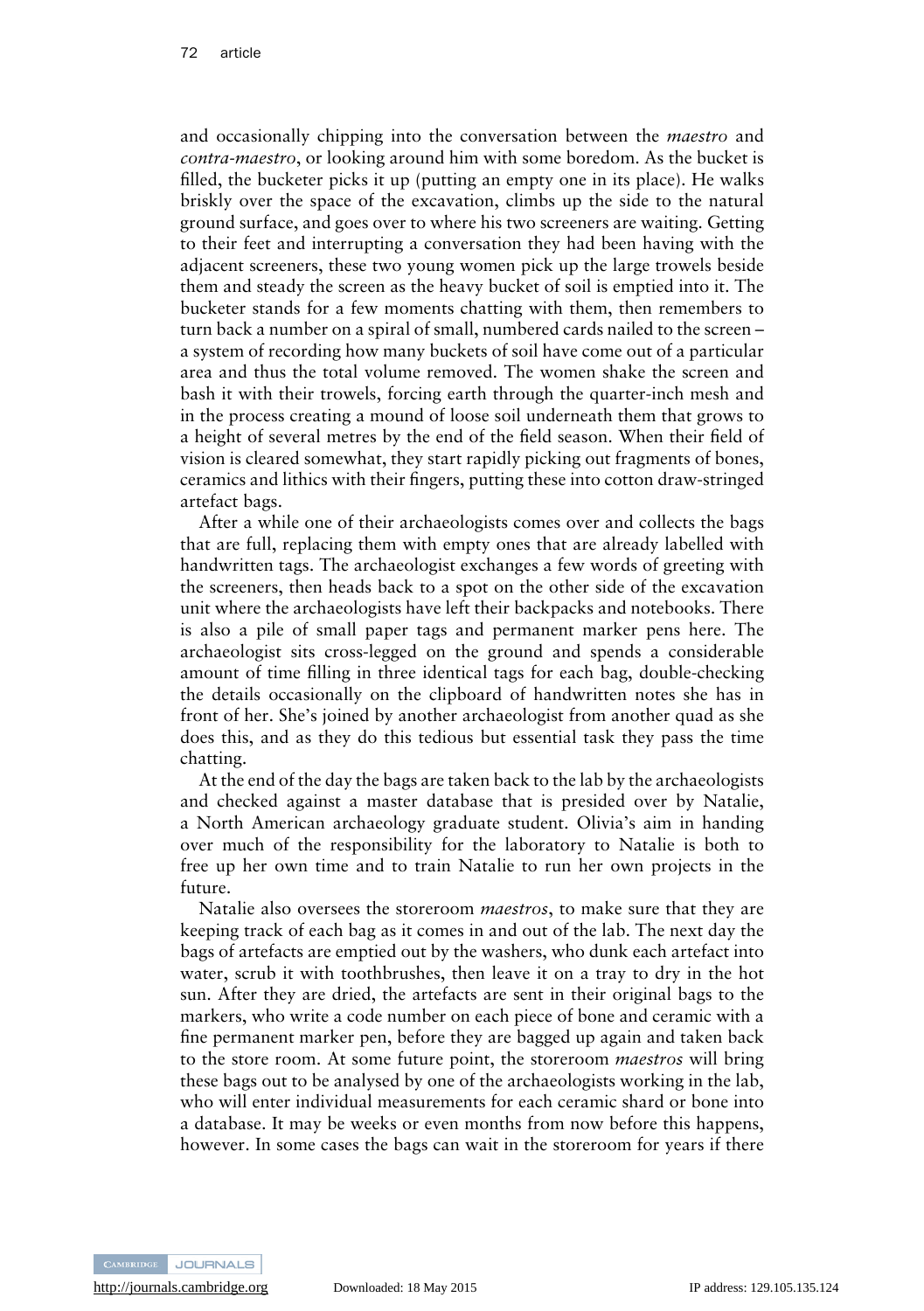is no one interested or able to do the analysis. But on this particular project the directors have graduate students lined up to work on all the material the same year.

In contemplating this complex organization of people and things, involving the circulation of hundreds of forms, thousands of tiny objects, and around 60 new people each week, Olivia joked with me one morning that it worked like 'a well-oiled machine'. This became something of a catchphrase, seeming to capture the sense of precision and concentration required to keep everything moving along. And it highlighted how it was this machine, as a collective agent, that generated all the data that any subsequent analysis would depend on. But the machine or factory analogy is also fitting as a means of understanding the implications of the divisions of labour within this system – the extent to which everyone had a specific role that fits like a cog into the bigger structure. Knowledge was generated by the machine as a whole rather than by any one individual. As we will see, this stands in stark contrast to the British model, with its focus on the single excavator.

#### **Professional archaeology in the UK**

As has been described by ethnographers of archaeology such as Matthew Edgeworth [\(2003\)](#page-23-0) and Thomas Yarrow [\(2003;](#page-24-0) [2006\)](#page-24-0), the majority of excavation in the UK today does not involve workers but rather trained archaeologists. This situation, however, arose out of a very specific set of historical circumstances. While early European figures such as Heinrich Schliemann and Howard Carter gave fieldwork an aura of romance, similarly upper-class men like General Pitt-Rivers and Flinders Petrie consciously strove to develop it into a modern science (Lucas [2001,](#page-24-0) 7). Pitt-Rivers epitomizes the image of this period: a charismatic English aristocrat, directing large teams of workmen excavating prehistoric barrows found on his own estates. Later Kathleen Kenyon and Mortimer Wheeler's excavation techniques in the 1920s and 1930s reflected a new focus on understanding structures and the layout of individual sites rather than only artefact sequences (Lucas [2001,](#page-24-0) 37–47). Wheeler was particularly influential in terms of his military-inspired emphasis on order and discipline on site and for being the first to introduce 'site supervisors' who were trained as archaeologists and thus had a chance of eventually becoming directors themselves (Collis [2001,](#page-23-0) 9).

During the 1950s, a 'revolution' took place in archaeology as a result of concurrent technological and social changes: namely the use of mechanical diggers that allowed larger areas to be worked on simultaneously, and the opening up of higher education which generated an abundance of archaeology students willing to work for little or no money (Collis [2001,](#page-23-0) 11– 16). The shift away from staffing excavations with paid workmen, towards student volunteers and ultimately full-time professional excavators, has been described as a process of professionalizing and democratizing archaeology.

The changing social context of archaeological practice in the late 1950s and early 1960s brought further shifts in methodologies as well as personnel. The post-Second World War boom in construction resulted in a growing number of large, urban excavations that needed to be undertaken quickly,

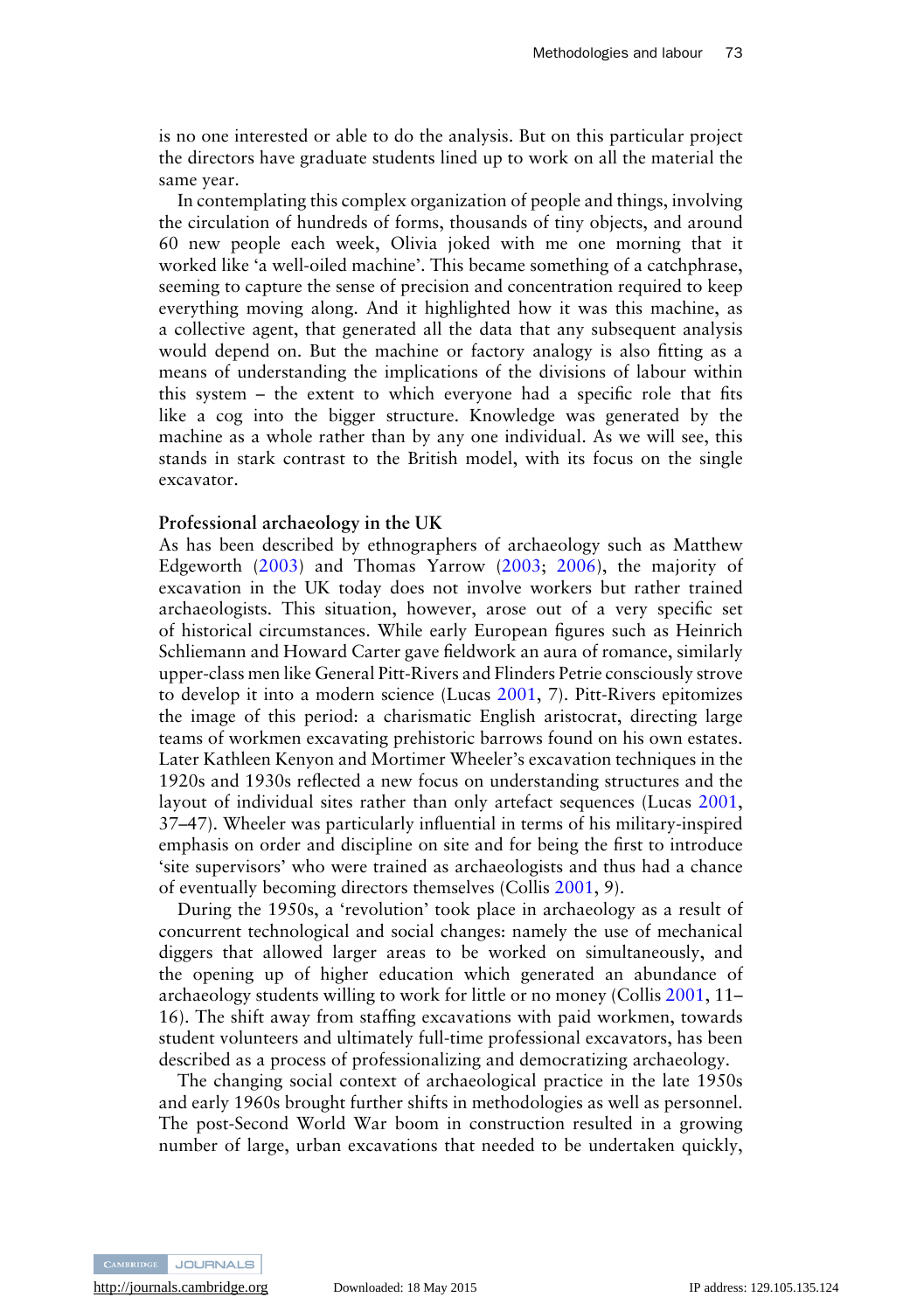but the university graduates who staffed them were increasingly seeking paid careers rather than multiple stints as volunteers. This was also the era of 'New Archaeology' and particularly the interest in devising more systematic research designs. Among the new methods devised during this period, that created by the Winchester Research Unit (WRU), established in 1961, had perhaps the longest-lasting impact. During the excavations at Winchester by Biddle and Kjolbye-Biddle, 'open-area phase excavation' became a new norm and Edward Harris developed the 'Harris matrix system' in tandem with the 'single-context planning sheet' (suggested by Lawrence Keen and developed by Harris and Patrick Ottoway (Harris and Ottoway [1976;](#page-24-0) Harris [1989,](#page-24-0) 95; referenced in Lucas [2001,](#page-24-0) 75)). This tripartite system was a solution to the problem of complex post-excavation analysis in the large, urban, multi-phase excavations undertaken by the WRU.

A Harris matrix is a diagrammatic representation of archaeological events arranged according to stratigraphic relationships that must follow strict rules; a single-context planning sheet is a form-based system of recording archaeological events; and open-area phase excavation is the method whereby all periods of a site are systematically excavated in their entirety, rather than in parts. Open-area phase excavation, single-context planning and the Harris matrix are interconnected parts of the same methodological system. As I will explain below, each depends on the logic of the other, although, as we will see when looking at the Andean example, in practice they are often used separately.

The combination of these methods and technologies, however, enabled or led to *paid skilled excavators* who were responsible for both recording and interpreting the section of the site they worked on. This was in contrast to the large teams of volunteers or student workers overseen by a supervisor who still stood as the sole recorder and interpreter of the data produced, despite the workers now being students or graduates. By the end of the 1970s, and particularly after the introduction of the neoliberalized PPG-16 model of commercial archaeology in the 1980s, nearly all excavation work in Britain was done by full-time, professional archaeologists who had university degrees (Everill [2009\)](#page-24-0), and followed a remarkably standardized combination of the Harris matrix + single-context planning + open-area phase excavation method (now more commonly referred to as the 'MoLAS model' after the Museum of London Archaeological Service).

The hierarchically structured Andean projects described in the previous section relied on the unskilled labour of screeners, bucketers, *contramaestros*, washers and artefact processes, and the narrowly defined expertise of *maestros*, in addition to a small team of archaeologists. In contrast, by the late 1990s and early 2000s British excavations involved only teams of trained, professional archaeologists, arranged relatively horizontally. Crucially, the horizontal organization of labour in the UK was dependent upon a methodological technique and recording strategy that combined single-context planning, the Harris matrix, and open-area phase excavation. This combination of labour organization and methodology also involves a very particular conceptualization of archaeological objects of knowledge.

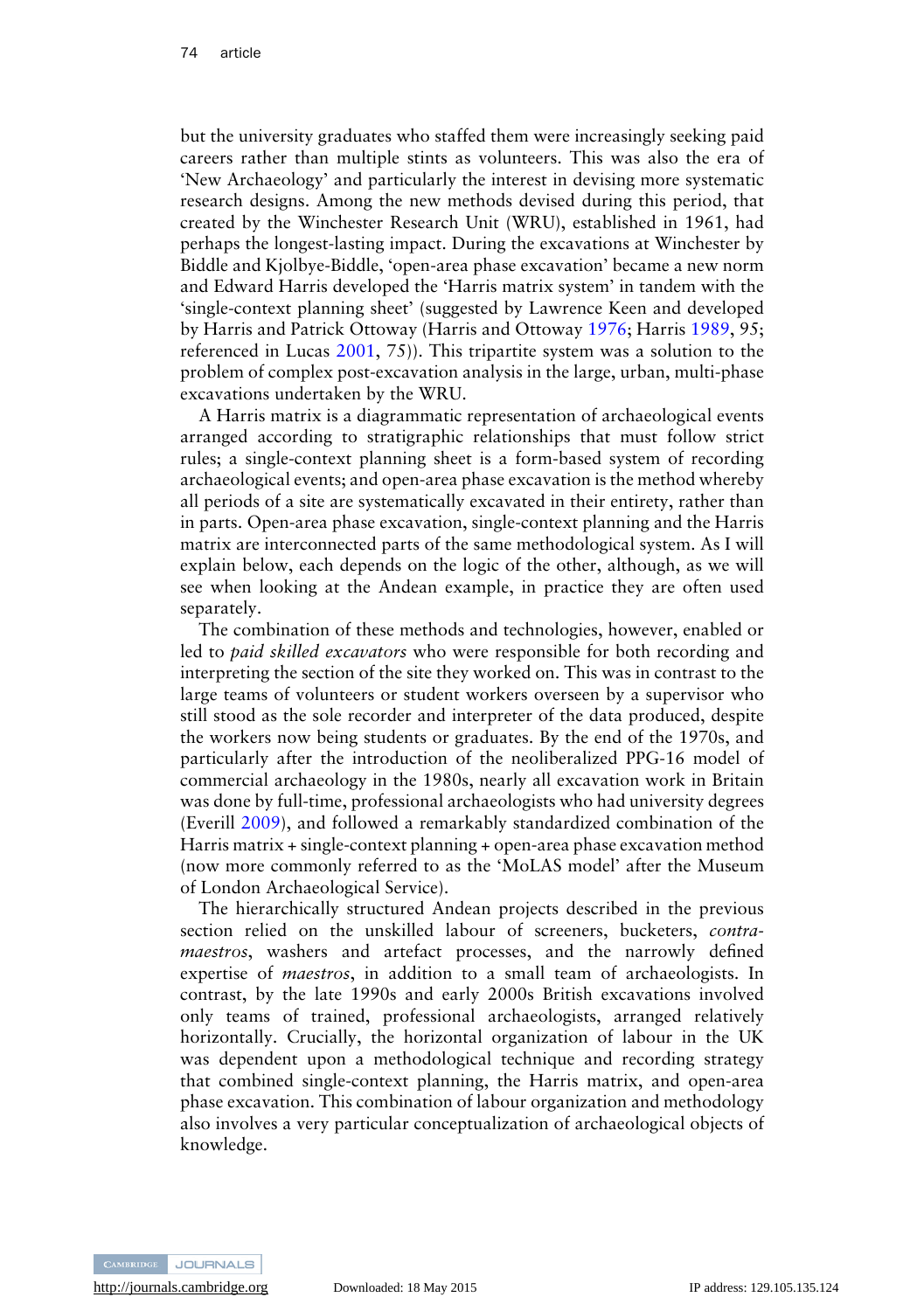# **The Harris matrix, single-context planning and the professional expert archaeologist**

The Winchester system requires a specific conceptualization both of the knowability of the archaeological record and of the archaeologist as an expert knower. A context sheet and a field diary, for instance, stand in opposition to each other as methods of recording. They assume different kinds of professional 'trust' in the expertise of the person filling them in. As described earlier, I am referring to trust here in the sense that it is understood in the social and historical studies of scientific practice, as it refers to the extent to which claims are accepted as stated or opened up for debate.

A field diary is attached to a single archaeologist who records everything that they (or the workers they supervise) excavate. In many cases the field diary is organized like a journal: each day the archaeologist sequentially records details of the area they are excavating[.](#page-23-0)<sup>9</sup>

The innovation of the context sheet lies in its standardization and the nonsequential nature of its use. A single standardized sheet is created with boxes for specific information about the entity being described and the conditions of excavation, and a large space for interpretation/description. Forms are numbered and each archaeological 'context' on site gets its own form. The archaeologist excavating the entity fills in the form, then returns it to a central file overseen by a site supervisor.

The difference between the diary and the form is thus a shift both in the way the archaeological entity is seen in relation to the rest of the site, and in the way the archaeologist holding the pen is framed in relation to the person holding the trowel. The logic of a diary is that the excavation as a whole needs to be understood from the perspective of a limited number of individual excavators, but these individuals are likely to make mistakes and may need to refer back to their own actions or thoughts over the course of the project. A record needs to be kept of the changing understanding of the site as the work progresses for the sake of both the fallible excavators at the time and the director writing up the project in the future.

In contrast, the WRA method was specifically developed for complex but time-sensitive excavations within which a large number of professionals could work together to get the job done quickly and efficiently without extensive supervision. The logic of a context sheet is that there are many excavators, each of whom can be trusted to understand, excavate, record and interpret what they are working on individually. It does not have an expectation of excavator-error built into it. The process of excavation is thus a matter of gathering up information in real time from these many, separate units of analysis, so that by the end of the project a complete and reliable record of the entire site is already compiled, ready to be interpreted at a more complex level by the site directors.

Alongside a different expectation of the excavator's professionalism, however, this system also comes with a specific understanding of what the unit of analysis is, namely what the 'object of knowledge' is: the thing that an archaeologist considers him- or herself to be looking for, handling and recording. There are three different ways of conceptualizing what is being

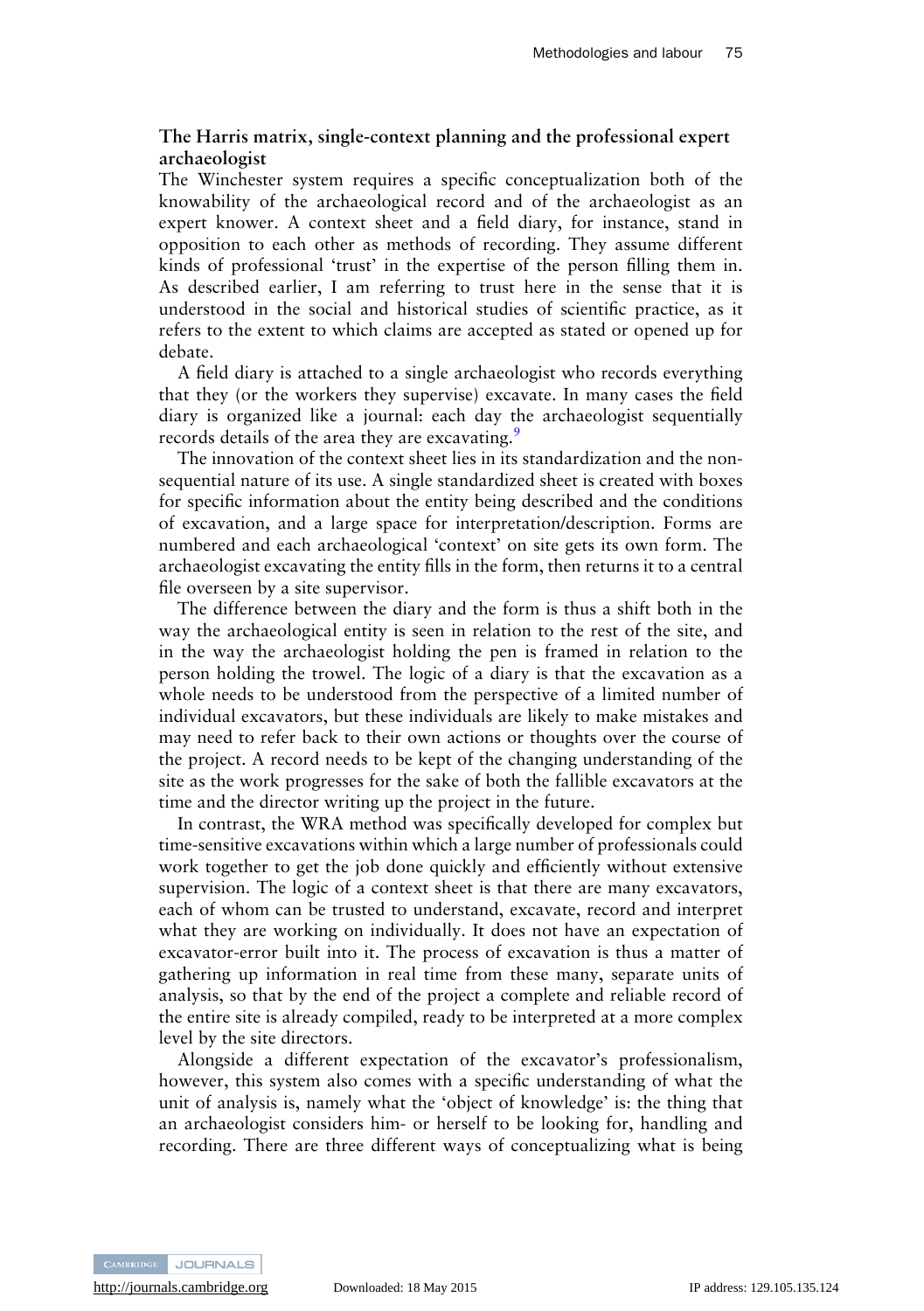excavated, which we can identify and compare ethnographically by looking at what entities are defined as significant and given numbers, *in practice*, during excavations conducted by different archaeological communities. The terms I use below do not always correspond directly to those used by archaeologists themselves, because some terms (e.g. loci, spits, contexts, levels, etc.) have non-identical meanings in different archaeological communities.

In the first type of situation, an archaeologist will excavate, record and assign numbers to *excavation events*. For instance, an archaeologist marks out a  $1 \times 1$  metre square on the ground and removes all the earth within this square to a depth of 10 centimetres, then assigns a number to this 1  $m \times 1$  m  $\times 10$  cm volume of soil. Here the archaeologist is defining and recording an object of knowledge according to *actions undertaken in the present by archaeologists*. This is the case even if this particular patch of soil is considered important because it is recognized as being something that existed in the past, such as a floor surface. So, for example, when an archaeologist removes twenty centimetres of a forty-centimetre-deep midden, and assigns a single number to the area of soil they have removed, this recognizes and records a bounded entity that is created through *the archaeologists' actions* even if this is also understood as being 'the top of the midden'.

In the second type of situation, an archaeologist will excavate, record and assign numbers to *archaeological entities.* Now, for instance, the archaeologist designates a particular area of soil as a trash pit in contrast to the floor surface surrounding it, then removes all the soil that he or she considers to be 'trash pit' as opposed to 'floor surface', and assigns a number that stands for the soil as it was when it was in the ground. The archaeologist would record the final size and shape of the trash pit by measuring the depth of the hole left once the soil is removed, and describe its properties by analysing the soil/artefacts that have been removed. In this case, the archaeologist is identifying objects of knowledge to act upon and record, on the basis of *entities from the past that are still physically here in the present*.

The third scenario is slightly different from the two above, and forms the core of Harris's innovation. It relies on the idea that the objects of knowledge to be identified and recorded are *archaeological events*, which are *material traces in the present of actions that occurred in the past* – rather than archaeological entities (material things left over in the present from the past), or excavation events (actions undertaken by an archaeologist in the present). Events can be either 'positive' or 'negative', depending on whether they leave an accumulation of material behind or an absence of material. The action of *digging* a trash pit, for instance, creates a negative event called a 'cut', i.e. a hole, which is an absence of soil. The action of *filling* that pit creates a positive event called a 'fill', i.e. when the hole is filled in with trash, over time it turns into an accumulation of soil. The archaeologist in this scenario would identify *two* archaeological events and assign them separate numbers. One is the act of digging the pit which is given a 'cut' number, and the other is the act of filling the pit which is given a 'fill' number. The material traces of the cut and fill might have the same recordable dimensions, but crucially they represent two separate events and are therefore two separate objects of knowledge. Each is recorded separately and arranged stratigraphically (i.e. in

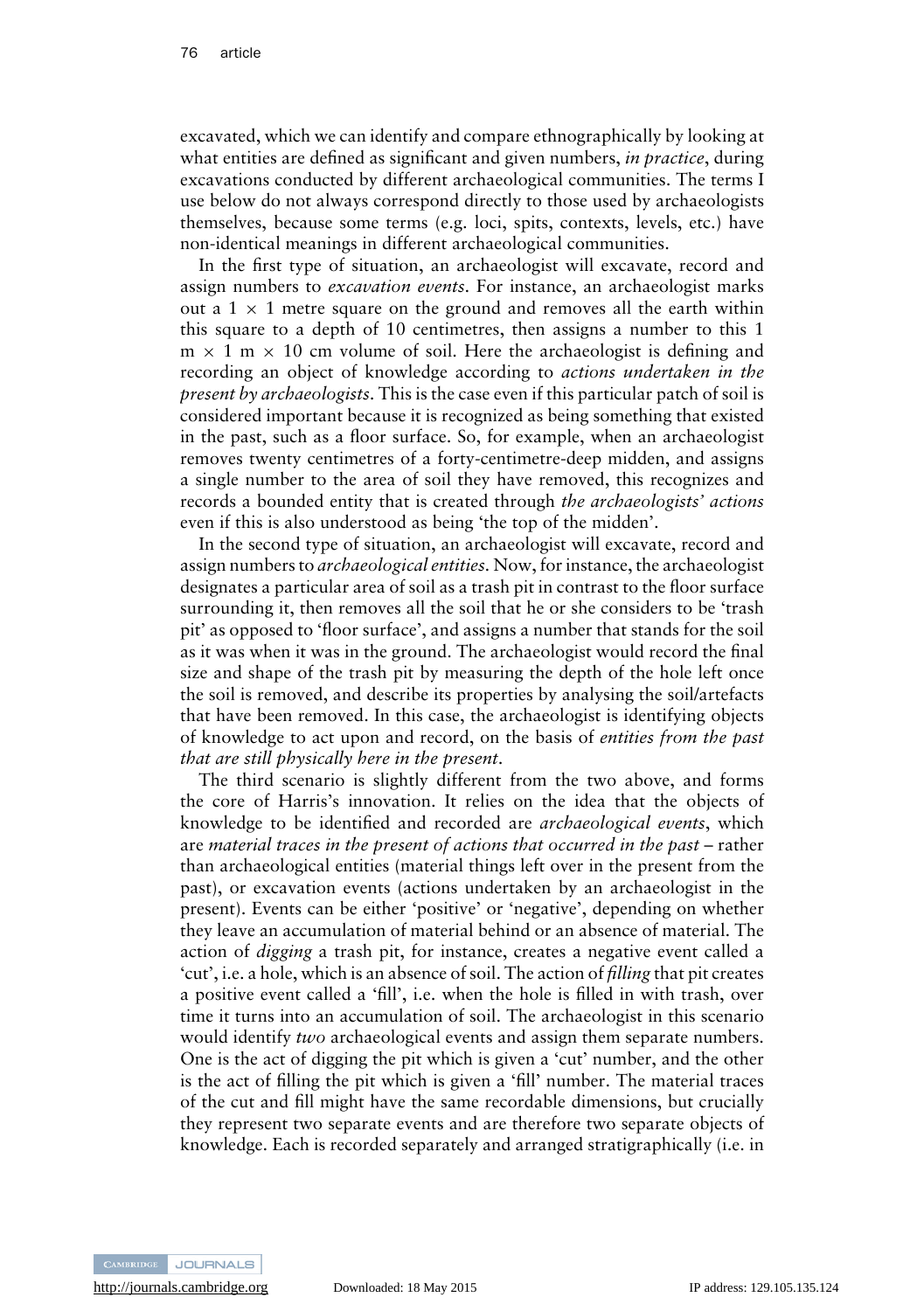the chronological order in which they occurred in the past, as represented by their material trace in the present) on a diagram called a Harris matrix.

The archaeological object of knowledge can therefore be one of three things. Within different archaeological communities, one or another of these will be considered the 'common-sense' object of knowledge, with a corresponding approach to excavating and recording. Conceptually, it is not possible to combine these approaches. A Harris matrix, for example, relies entirely on the recording and removal of discrete *archaeological events* in stratigraphic order: they cannot be excavated and recorded as excavation events or as archaeological entities.

In practice, however, these three conceptualizations often do overlap and are used in various combinations in different parts of the world, for instance by assigning a number to the boundaries of a pit (recording archaeological entities) but then excavating it in 10-centimetre levels and giving each level a number from the same series (recording excavation events). If the archaeologist then wishes to arrange all these numbers in a single diagram that represents their stratigraphic relationship, the question arises of what the diagram represents – things the archaeologist did, or things from the past. In some cases, multiple sets of numbers are used to represent different things (events or entities), and the archaeologist is required to translate one set into another at a separate stage of write-up. I noted on several of the excavation projects that I studied that such combinations often led to considerable confusion between excavators, or anxiety on the part of individual excavators who were unable to 'make the numbers fit' in the way a director requested.

Coming back to the question of who the excavator is and the notion of trust, we can see why this distinction is important to questions of professionalization and hierarchy. The impulse to record excavation events – to use field diaries that preserve a chronological narrative of the excavation, and to excavate in regular 'arbitrary levels' as opposed to 'natural levels' – rests on a different expectation of the excavator's skill and expertise. Single-context planning requires that the entire context be removed and recorded in one go, given a single number, and taken out entirely so that the context underneath it can then be seen, removed, and recorded in its turn. This is only possible when the individual excavator is understood to be capable of both recognizing the context and removing it without over- or under-excavating. In contrast, routinely digging in arbitrary levels is a way of controlling for anticipated excavator error.

But what do these systems look like in practice? Looking again at the Bolivian and British examples, with their distinct methods of recording and their different organizations of labour, do they in practice have different conceptualizations of the epistemic and ontological status of archaeological knowledge objects?

## **Forms and numbers in Andean archaeology**

Archaeologists on the Andean Project used a recording method that combined forms and field diaries. The diaries were individual and were used to keep an ongoing narrative documentation of their own work. The forms prompted the writer to record standardized measurements and descriptions, and a brief

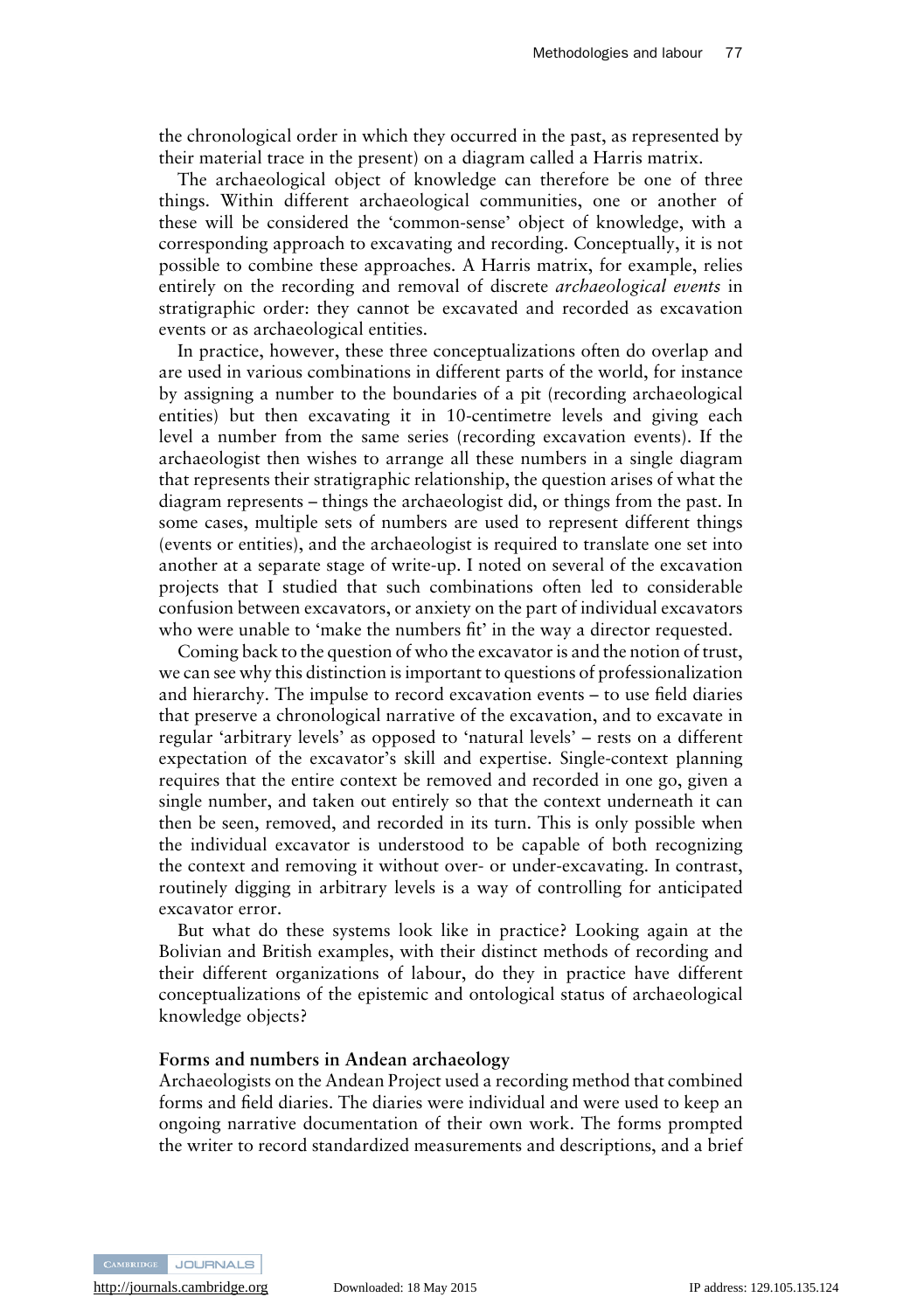interpretation: in this respect they were similar to single-context planning forms. They varied from context forms in that the unit of analysis was called a 'locus' and could refer to either an excavation event, an archaeological event or an archaeological entity. An additional set of numbers called 'feature numbers' was later assigned from the loci to construct a Harris matrix.

The layout of the forms had changed over the years, as it does on many excavations in this region. If we take a genealogical approach to the director– excavator relationship – itself commonly also an academic-adviser–graduatestudent relationship – the original versions of the forms could be traced back to great-great-grand-advisers of the co-directors through various branches of their professional family tree. But other innovations arose as individual excavators or directors suggested modifications that were used in other excavations with which they had been involved. In this respect, methodologies are far more dynamic and flexible in these Andean projects than they are in the UK[.](#page-23-0)<sup>10</sup> In 2008, several new features and numbers were added to the forms as the directors adapted the recording system to incorporate the locus and the Harris matrix.

The use of a Harris matrix diagram created through loci and using archaeological workers requires some explanation. As discussed above, the Winchester system involves a combination of the Harris matrix, openarea phase excavation and single-context planning, and it aims to record *archaeological events*. But when talking with different archaeologists involved in the project, the distinction between excavation events, archaeological events and archaeological entities was not clear. One of the directors, for example, argued that the novelty of the Harris matrix and locus system was that it allowed one to leave all the interpretation of the site until *after* the excavation was complete – this, however, is the *opposite* of how the Winchester system was designed. When I asked different archaeologists at this site to describe what a 'locus' was, I received a broad variety of detailed and nuanced responses that reflected on their own practices at this site and elsewhere. But taken together these conversations did not agree with each other, and among the excavators themselves there was some debate about what *were* the units of analysis. This caused some anxiety about the need to produce a diagrammatic representation of the site along the lines of a Harris matrix of 'events' by the end of the season. Neither locus numbers nor event numbers corresponded directly to context numbers as understood in the Harris matrix + single-context planning model, although this was the model being referred back to in the various conversations that took place that season.

Certainly many of the archaeologists I interviewed – not only at this site or even just in the Andes – express doubt and uncertainty about their excavation and recording methods. The anxiety on this project about their system was by no means unusual. In drawing attention to the recording methods at this one site I am by no means implying that the Andeanist archaeologists are 'doing it wrong'. Rather, the more interesting question is how one component of a complex technical and methodological system can be separated out and applied elsewhere, without also importing the related technologies, the organization of labour and expertise that the system relies

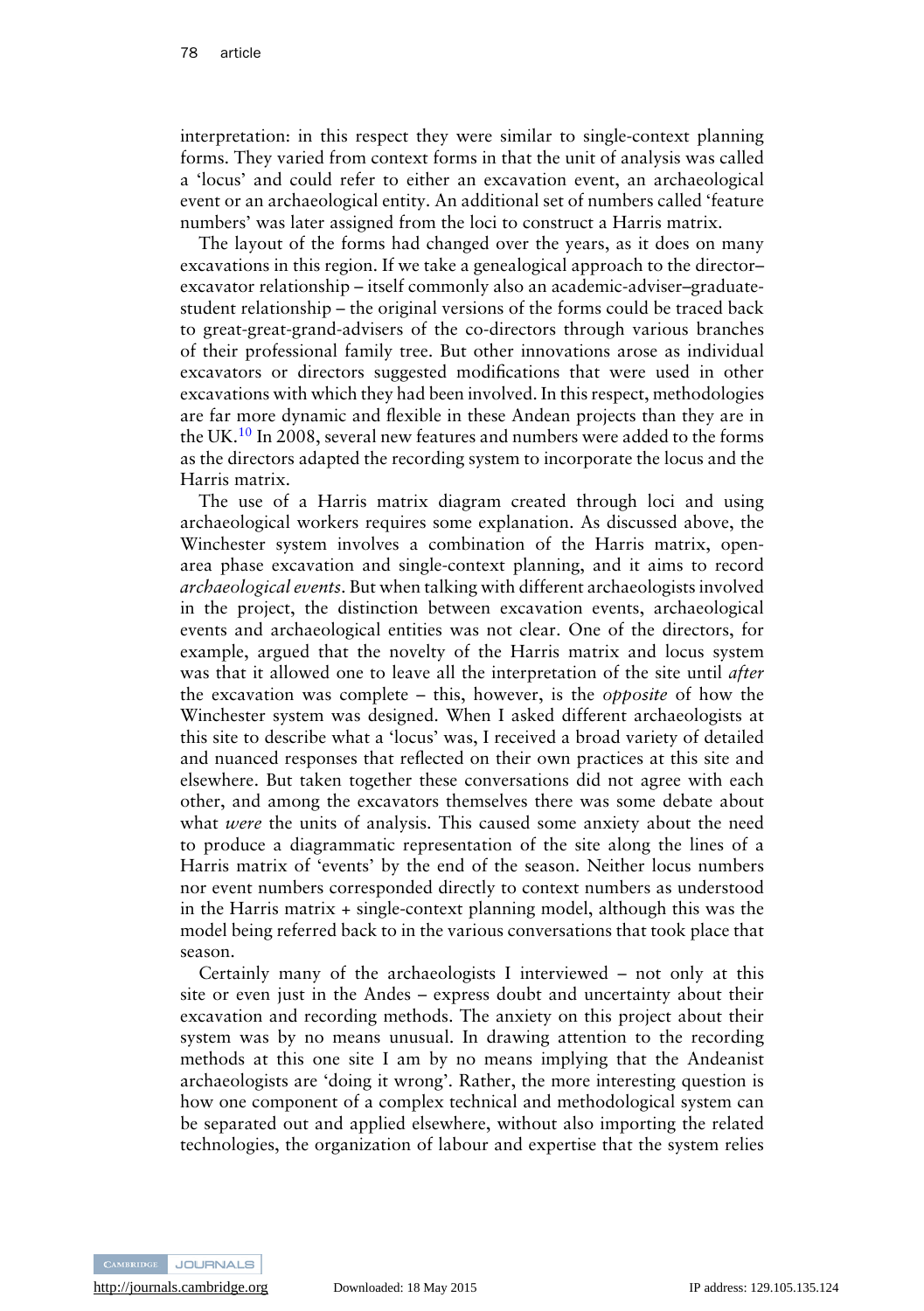on, and the ontological assumptions that underlie its use. The immediate answer is that in many field excavations it causes considerable confusion, but this in itself is interesting because confusion in the field is not a matter of serious concern to the security of knowledge claims further down the line. Even if archaeologists *were* 'doing it wrong', this *does not* affect the validity or authority of the reports or papers they later write and publish. Because there is no formal discussion of field methods, the validity of knowledge claims at the excavation level is black-boxed.

### **From labour divisions to the epistemic status of objects**

There are further implications to the relationship between the division of labour and recording methods, however, that refer directly to the implicit understanding of what an object of archaeological knowledge *is* and the extent to which seeing it, recognizing it, physically bringing it into being, recording it and interpreting it in relation to other archaeological objects are acts of expertise. In the British model, an archaeologist undertakes all these roles. In the Andes, the vast majority of physical interaction with material objects is done by non-expert workers.

Thursday, 10.35 a.m.

I am sitting on the side of the excavation unit. Olivia and James [North American director and graduate student respectively] are standing behind me, and in front of us Camila and Trinidad [both Bolivian *licenciatora* students] are taking a level. A moment ago there was a short conversation in English about whether the surface was level – Olivia thought it wasn't, James said it was an optical illusion – and James had suggested putting in temporary datum points so that they could casually measure as they went along without always needing the total station. Olivia, James and I are all watching Camila and Trinidad taking these temporary levels. They are in the excavation unit, about four metres away and a little lower down from where we are all standing on the edge of the unit. Olivia turns to James and tells him that Camila and Trinidad shouldn't be taking the levels, the *maestros* should be doing it. James replies that they are just doing it now, to check, but Olivia says again that they ought to be having the *maestros* taking measurements. This develops into a larger conversation about how the *maestros* should be taking all the levels. 'The idea is that the *maestro* and the *contra-maestro* should be doing all the things they can, to free up the archaeologists to do what only they can do.' The archaeologists should only be doing certain tasks like writing bags and filling in forms, and the *maestros* should be doing all the rest to take pressure off the archaeologists. James walks over and steps into the unit to tell Camila and Trinidad this (although later on in the day I see the two Bolivian women continuing to take levels themselves).

An Andean archaeologist is not someone who shovels, carries buckets, picks artefacts out of a sieve, or regularly engages a trowel with the soil. A good archaeologist is someone who is able to make decisions, to think quickly, who works in an orderly manner while managing a large number of people engaged in a variety of manual tasks, and who keeps on top of

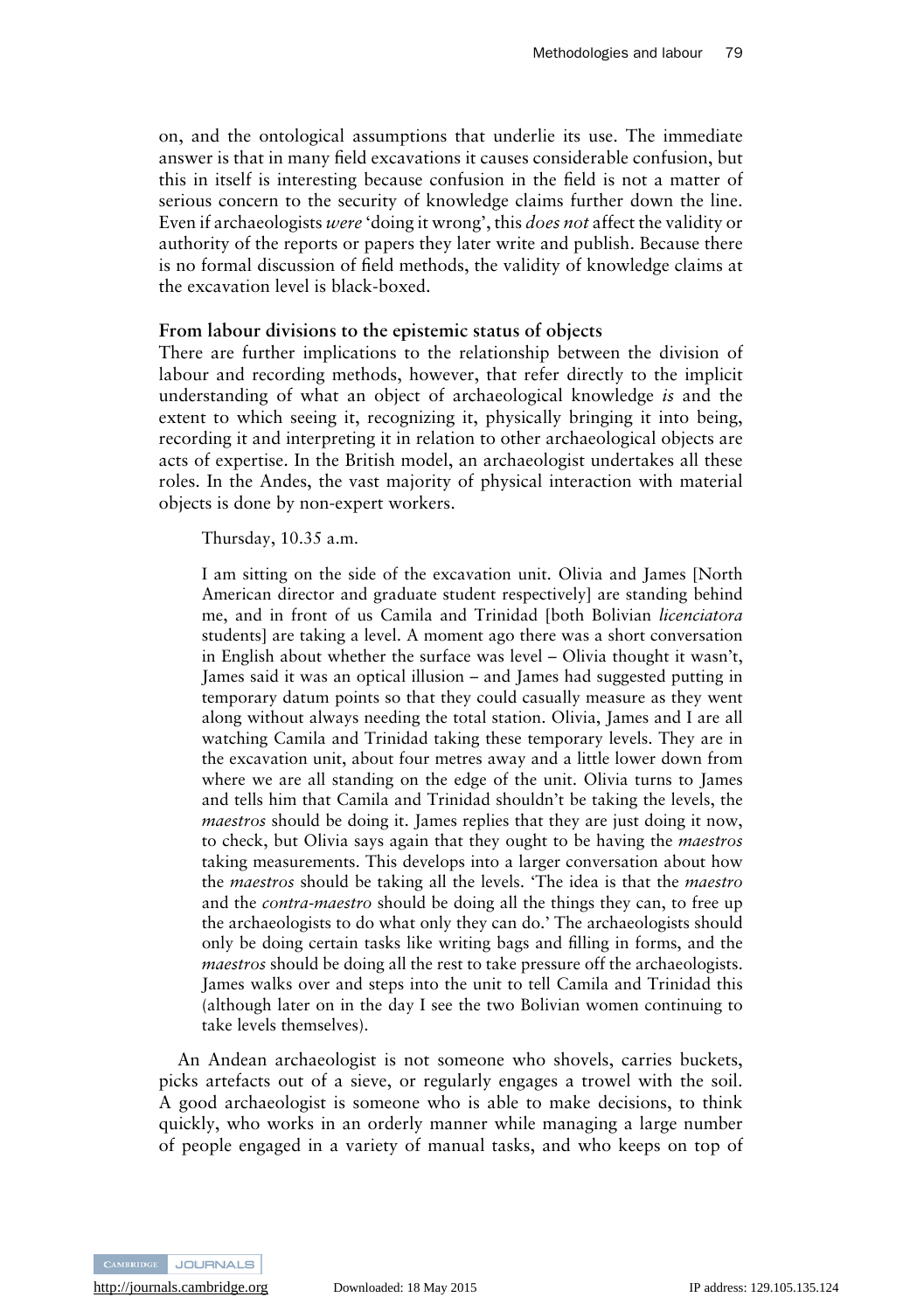never-ending bureaucracy involving the processing of bags, tags, soils and forms. As with the task of taking measurements, the delineation of roles can shift, but tends to do so in the direction of an ever-finer emphasis on the archaeologist as someone who writes and manages, rather than someone who undertakes tactile engagement with physical objects. The understanding is that a line *can* be drawn between the act of uncovering material entities (that have an existence independent of the observer) and the act of making an expert archaeological assessment of these material entities in order to generate archaeological knowledge.

For example, the separation of artefacts from non-artefacts in the screen is conducted by rotating workers who receive ad hoc training at the beginning of each week. The fine mesh of the screen and the system of noting the exact volume of earth that goes through it implies precision. As parts of the 'machine', the weekly worker's eyes and hands are indistinguishable from the eyes and hands of anyone else and, unlike the *maestro*, they need little or no training. This task of recognizing and selecting artefacts in a screen is understood to be non-interpretive and based on the physical (rather than archaeological) properties of the object. Physical objects like ceramic sherds and fragments of bone are thus conceptualized as self-evidently knowable. Knowing them is not necessarily an 'archaeological' act. A sherd is thus always physically a sherd: it only becomes an *archaeological* entity through the actions of the archaeologist (assigning it numbers, tracking it into a database, connecting and comparing it through analysis to many other sherds elsewhere).

The way that an archaeologist and a *maestro* work together illustrates this division between interpretive and non-interpretive labour further by showing how non-artefactual objects (e.g. soil features like pits, walls, floors, etc.) are also conceptualized as inherently visible as *material* things but not necessarily knowable as *archaeological entities*. The majority of conversations between a *maestro* and his assigned archaeologist are framed in terms of changes in soil texture, colour or compaction. The understanding is that where the *maestro* sees and describes changes in the earth, the archaeologist will see archaeological entities. The archaeologist and the *maestro* look at the same object and see it differently: one sees a material entity, the other sees the material entity as an archaeological entity. There is an acknowledgement on both sides that they are conceptualizing the same material things differently and that *it is this difference in conceptualization* that makes one person the *maestro* and the other the archaeologist.

For instance, the archaeologist gives an instruction to the *maestro* and this instruction encapsulates the way in which the archaeologist imagines the *maestro* conceptualizes the earth: e.g. 'dig 10 centimetres down' or 'dig out the red soil from the black soil'. The product of the *maestro*'s engagement with the earth then becomes 'the soil 10 centimetres down' or 'the black soil'. But the archaeologist sees this same physical thing as 'level 2' or 'a pit'. The archaeologist's expertise and their ability to make archaeological knowledge comes not, therefore, from an interaction with material objects found in the soil, but from the ability to conceptualize the same objects archaeologically once someone else has defined them materially. The implication of this system

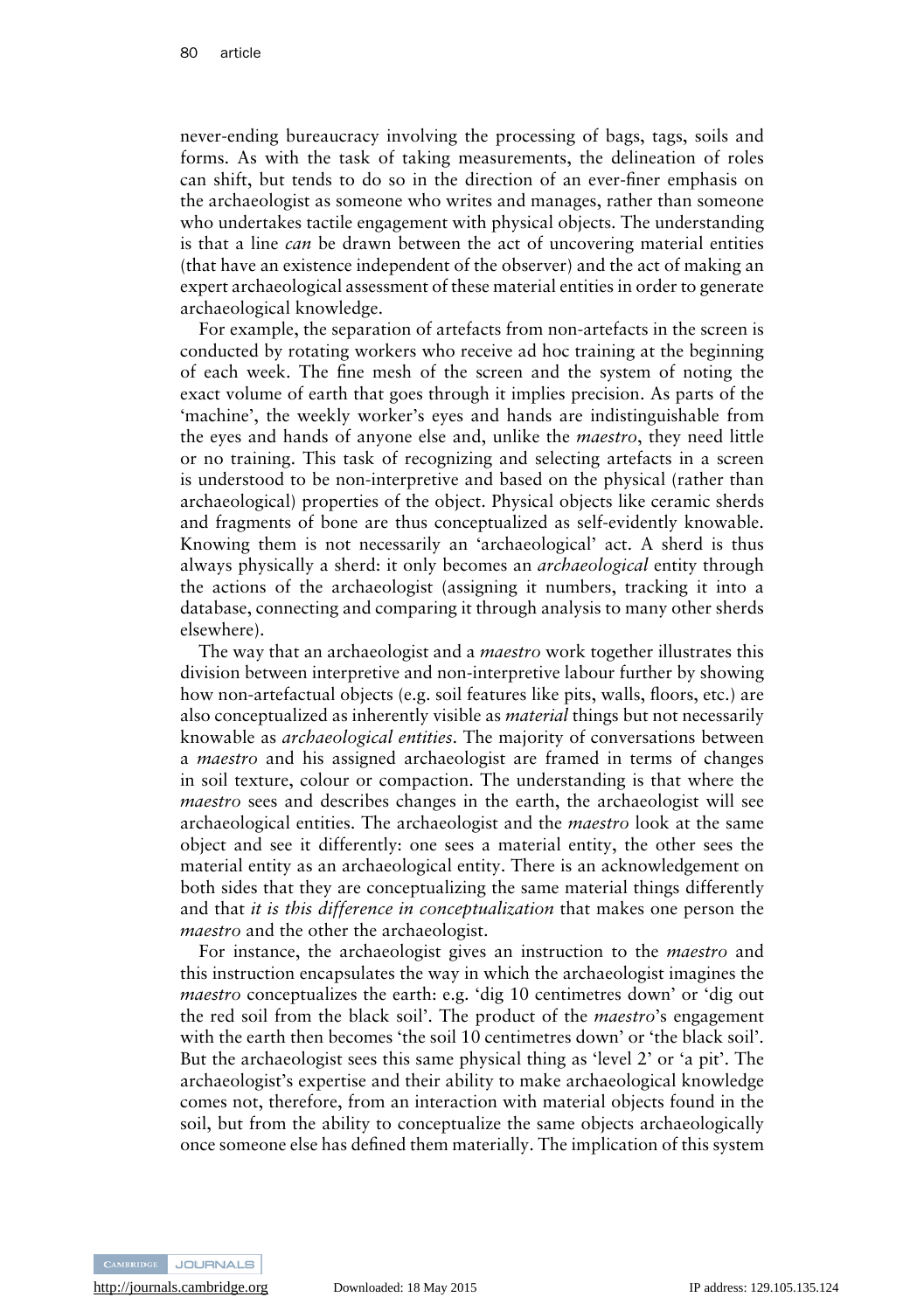is that archaeology's objects of knowledge have an unproblematic, obvious *material* existence – expert archaeological training is not required to see, uncover or measure differences in soil colour, compaction or texture. But it takes an archaeologist to understand that material thing as an *archaeological* object.

Although it takes an archaeologist to define an object archaeologically, archaeologists are considered likely to make mistakes: the recording of excavation events, the habitual use of arbitrary layers and the requirement of field diaries implies that excavators require constant monitoring. In this system, then, the archaeologists and the workers are both fallible, but the object itself is assumed to be a point of certainty.

#### **Democracy and trust**

And yet there frequently *is* discussion about where entities begin and end in both British and Andeanist archaeology, and here we have to take into consideration the tensions that exist between a scientific model of practice and day-to-day experiences. In the case described above, one of the Bolivian archaeologists preferred to take her own measurements, disagreeing that this task could be given to the workers. She was claiming that she *did* need to see and hold the tape for herself if she was to understand the material thing she was recording – to know it directly through tactile engagement. But the methodological system on this site was structured according to the assumption that objects are inherently knowable and measurable. In addition, when the system incorporates an expectation that excavation is a matter of revealing inherently material objects, the archaeologists themselves can also be interpolated as interchangeable: assigning archaeological meaning comes after and therefore is separate from interaction with an object's materiality, so any archaeologist is equally able to do this. In practice this might not be the case, but in theory this is what the model assumes.

In contrast, a slightly different debate has taken place in the UK concerning the implication of giving individual archaeologists sole responsibility for undertaking both the excavation and the recording of contexts. This debate involves a contrasting discussion about the extent to which interacting physically with objects results in greater or lesser epistemic authority, focusing around the question whether or not single-context planning has actually democratized the archaeological process and/or generated more rigorous archaeological knowledge. Single-context planning has been argued to be more democratic because every excavator on site holds both a pen and a trowel. In the old model, a single director or supervisor filled in the field diary; only one person had the power to inscribe a definitive interpretation of the site, even though it was produced through the labour of silenced and often working-class excavators (Berggren and Hodder [2003;](#page-23-0) Shanks and McGuire [1996;](#page-24-0) Farid *et al.* [2003,](#page-24-0) 24; Collis [2001,](#page-23-0) 44–45). The counterargument, however, is that despite its assumptions of professionalism, the process of using standardized forms restricts excavators, interpolating them as only one of many interchangeable and standardizable cogs in a machine, and keeping them focused on their individual task rather than on the site as a whole (Lucas  $2001, 8-9$  $2001, 8-9$ [.](#page-23-0)<sup>11</sup>

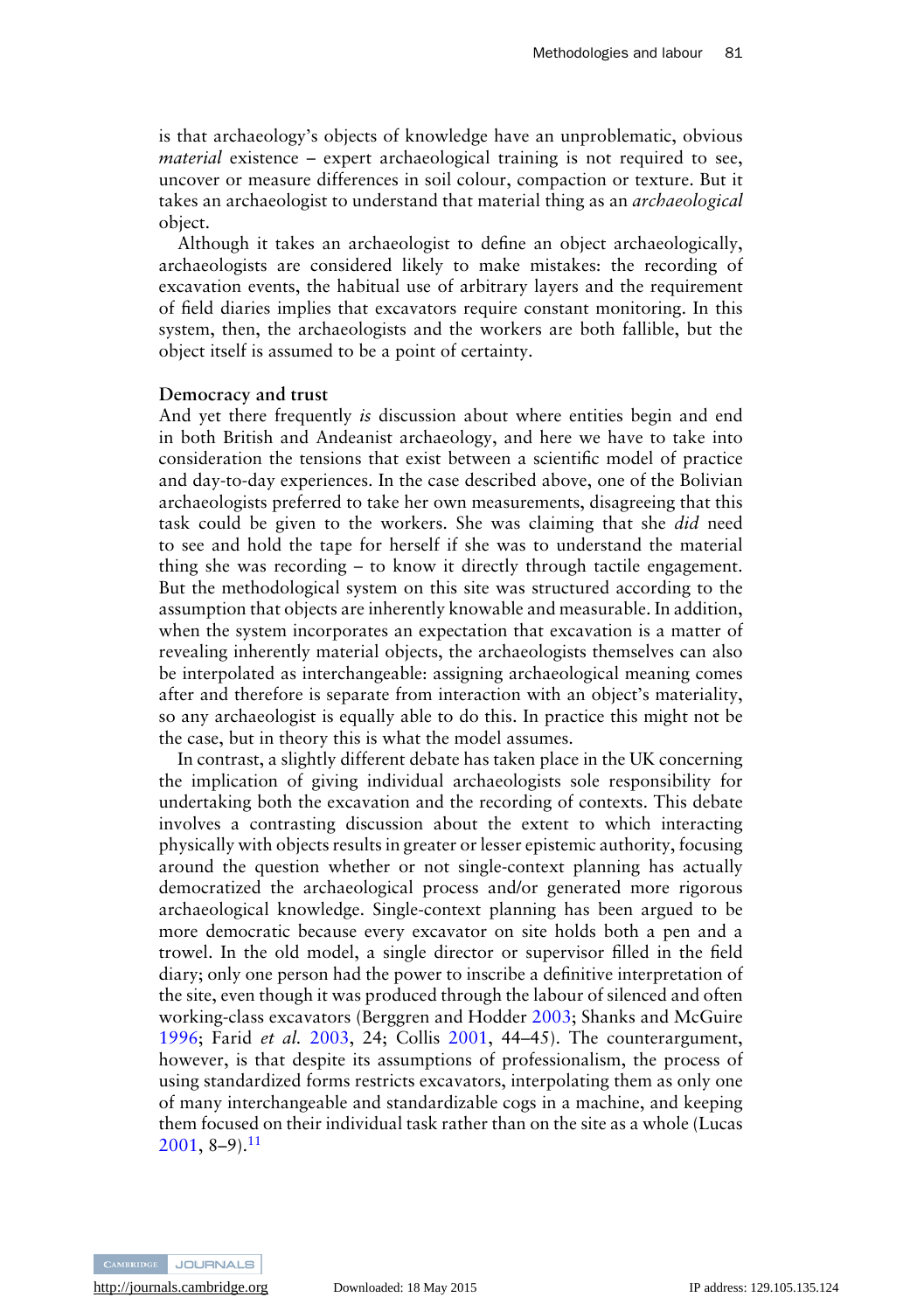And yet Matthew Edgeworth's [\(2003\)](#page-23-0) ethnography of a commercial excavation in Britain in the late 1980s describes how the authority of an individual excavator is more dynamic than these arguments suggest and changes over the course of excavating a feature. During an excavation, the supervisors walk around the site to talk to individual excavators throughout the day. On initial visits, a supervisor will give an excavator explicit instructions, but on later visits – once the excavator has been physically engaging with the context for a period of time – the supervisor will give more credence to what the excavator has to say. The excavator gains authority from being the only one to have *material experience* of the context,

For it is well-known on site that the person who has actually dealt with the evidence at first-hand, has witnessed the emergence of it through time, and indeed has brought about its emergence through his own actions upon the material field, knows more about that particular pattern of evidence – in a practical sense – than anyone else. The importance of touching and manipulating the evidence, as opposed to merely visually observing it, is illustrated by the way in which supervisors visiting a field invariably pick up a trowel and engage in a brief material transaction . . . in order to get some additional idea of the all-important 'feel' of the material (Edgeworth [2003,](#page-23-0) 47).

Writing in the early 2000s, Edgeworth and other ethnographers of British archaeology such as Thomas Yarrow were describing something that had become 'common sense' in the UK as a result of the WRU method of excavating: the only person who can fully understand a context is the person who has physically excavated it. We can thus interpret the single-context planning form as a method that assumes that objects are only brought into being as a result of what Daston and Galison [\(2007\)](#page-23-0) refer to as expert judgement in contrast to mechanical objectivity: it takes an individual with tacit expertise and professional experience to correctly distinguish objects found in nature, implying a more relational model of scientific practice that involves both a knower and an object to be known. We can situate this in opposition to the field-diary and arbitrary-level model, which implies an object that has an unproblematic and inherent existence that, with some control for human error, can be revealed and recorded by an untrained observer.

Of course, in practice the model is less clear-cut, particularly because, as I mentioned above, there is always tension between what the methodological system assumes and how it is used. For example, witness the Bolivian archaeologist who preferred to take her own measurements, the *maestro* who has worked for generations of archaeologists for twenty years and has a far better understanding of archaeological entities than the novice graduatestudent archaeologist, the return to amateur volunteers or undergraduate students to staff British excavations. This suggests that in practice the Andean model does not fit comfortably with archaeologists who, as part of their day-to-day work, feel they *do* need to physically engage with objects to understand them. But at the same time, the British system relies on but ultimately *elides* the tacit and embodied nature of archaeologists' expertise

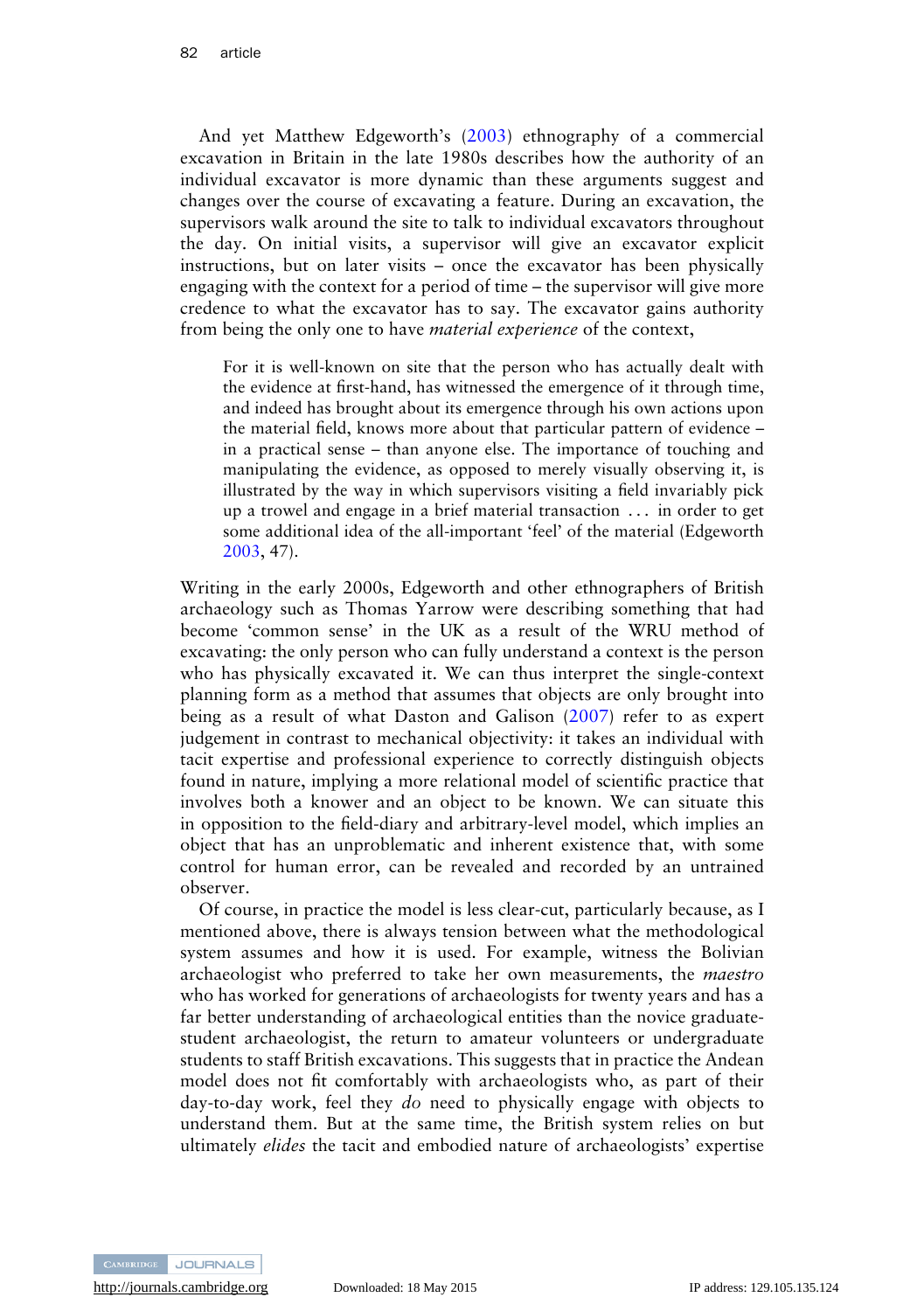through forms, a contradiction that lies at the heart of the debates described by Lucas, Hodder and Edgeworth above. In both systems the mundane difficulty and contingency of archaeological excavation is elided – or what we might better term 'black-boxed' – by methodologies and recording technologies that cannot acknowledge ambiguity or uncertainty.

Nevertheless, the point remains that the two systems encapsulate different understandings of the knowability of archaeological objects and the level of professional trust that can be placed in an individual encountering them. The process of excavating material entities, recording them as archaeological events, and interpreting them later as archaeological entities and/or events, implies that objects exist unproblematically but excavators might not have the ability to know them. In contrast, the British model assumes that even though an excavator might make mistakes, the excavator is still a *more* authoritative knower than someone who only looks at the textual record, because knowing objects *both* materially and archaeologically is a complex process that requires *tactile* interaction. The object's existence is in question until the excavator, who gains authority through material engagement, is able to know it.

## **Conclusions**

The diversity of excavation methodologies at a *transnational* or *subdisciplinary level* reflects the variety of research traditions within which archaeologists work, but also the different conceptualizations of the object of knowledge that arise as a result of different field practices. The contingencies of the field (as opposed to a laboratory) as an open, uncontrolled space are central to practice. Archaeologists must work with rather than eliminate the field, *building into* their methodologies the social and economic relationships they are expected to have with people encountered there, as well as the weather, the geology, the physical condition of the artefacts and so on. Meanwhile the diversity of practice *between individuals within any particular moment of excavation* reflects the diversity of individual embodied experience of the material world. What this suggests is that the lack of standardized methodologies is not a 'failure' of archaeologists to be 'rigorous'. Instead, it suggests that archaeological excavation is a far more complex, nuanced and *expert* practice than the current (lack of) debate over excavation methods acknowledges.

In this paper, I have drawn attention to some of the ways archaeological excavation methodology becomes an epistemic concern. There are two immediate implications of this discussion. The first relates to the micropolitics of practice when archaeologists from different epistemic communities work together. Because there is little formal discussion of excavation methods, it is sometimes assumed that methods are actually similar from one place to another. Thus when different practices *are* encountered, the first assumption is that *someone* must be deviating from that presumed shared standard. When the social context of the collaboration is uneven, for instance when archaeologists from the global North travel abroad to work with colleagues in the global South, the likelihood is that those who are judged to be 'wrong' will be the colleagues from the South.

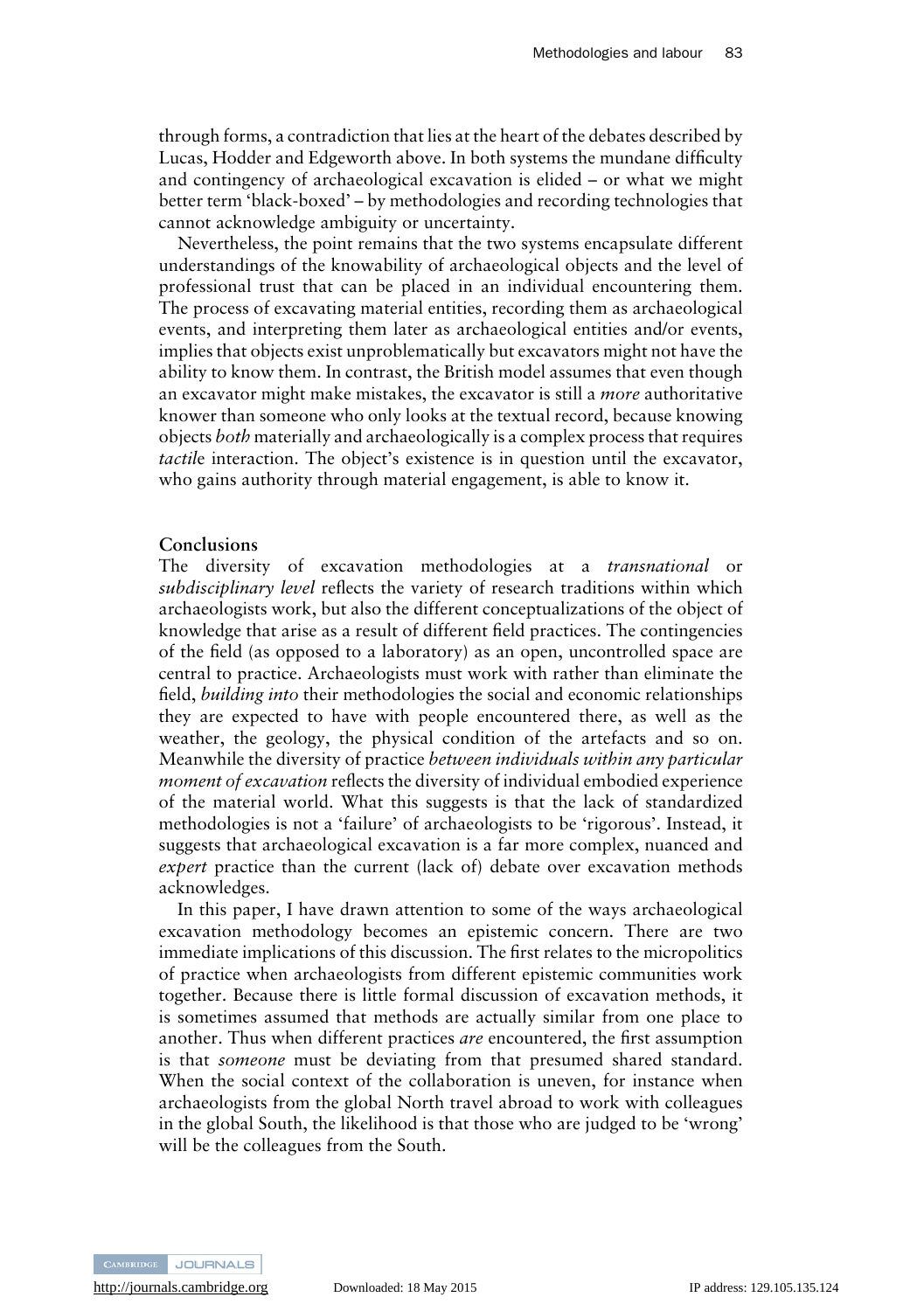The second point also requires a transnational perspective. Certain academic books and journal articles circulate globally and they work, like Benedict Anderson's (1983) novels and newspapers, to create an imagined *supranational* scientific community, namely a shared community of archaeologists who are all reading the same things, and imagine themselves to be reading them in similar ways no matter where they are in the world. The texts that circulate in this way, however, are heavily skewed towards those written in English by US and British authors. If we continue to follow a British example, the major postprocessual texts that came out of British archaeology in the 1980s and 1990s, particularly the work of authors like Ian Hodder, Michael Shanks and Chris Tilley, have circulated very widely indeed. They were staples of the History and Theory of Archaeology courses I encountered in the Chilean, Canadian, Bolivian, and US universities which I visited during my larger ethnographic project. Hodder's book *Reading the past* (1986), for example, has been translated into Japanese, Spanish, Italian, Polish, Lithuanian, Greek, Macedonian, Chinese, Korean and Turkish. But, as I have demonstrated in this paper, these texts and the discussions of archaeological theory that they engage with come out of a specific British tradition of practice that has, embedded within it, particular understandings of the way in which archaeological knowledge is produced and how it can be known, and by whom. What happens to our understanding of these processes when the recording technology assumes that, in practice, the act of interpretation can be (and, for the sake of time on a busy four-week-long excavation, *ought* to be) separated from the act of physically engaging with the earth? When one writes about theory at the trowel's edge or a hermeneutic circle of data and interpretation, does this still make sense if the hand holding that trowel belongs to an indigenous Aymara *maestro* who is being told what to do in broken Spanish by a first-year graduate student holding only a pen? Moreover, papers produced by the directors or graduate students from the Andean project I studied could easily be published in the same journals as those produced by a British archaeologist like Hodder. None of these papers would include a discussion of their methods – whether, for instance, they used a Harris matrix and if so how and why – but in their textual form all could be seen as commensurable, in that each would be assumed to share the same ontological and epistemic foundation.

It is here that the larger epistemological consequences of black-boxing excavation methods become clearer. *Not* formally discussing excavation methodology in written texts means that both the variety in excavation methods and the reasons for choosing one technique over another, *and* the epistemological and ontological assumptions that underpin them, are potentially misunderstood as archaeologists from different communities evaluate each other's work through shared texts. Moreover, there is an underappreciation of the means through which archaeological knowledge is, in fact, produced through the embodied expertise and professional experience of individuals.

Whether undertaken by workers, volunteers or students – and no matter how they are organized – excavation always relies on human bodies to physically and conceptually bring into being its objects of knowledge. In other sciences, the bodily processes of making, identifying or isolating objects of

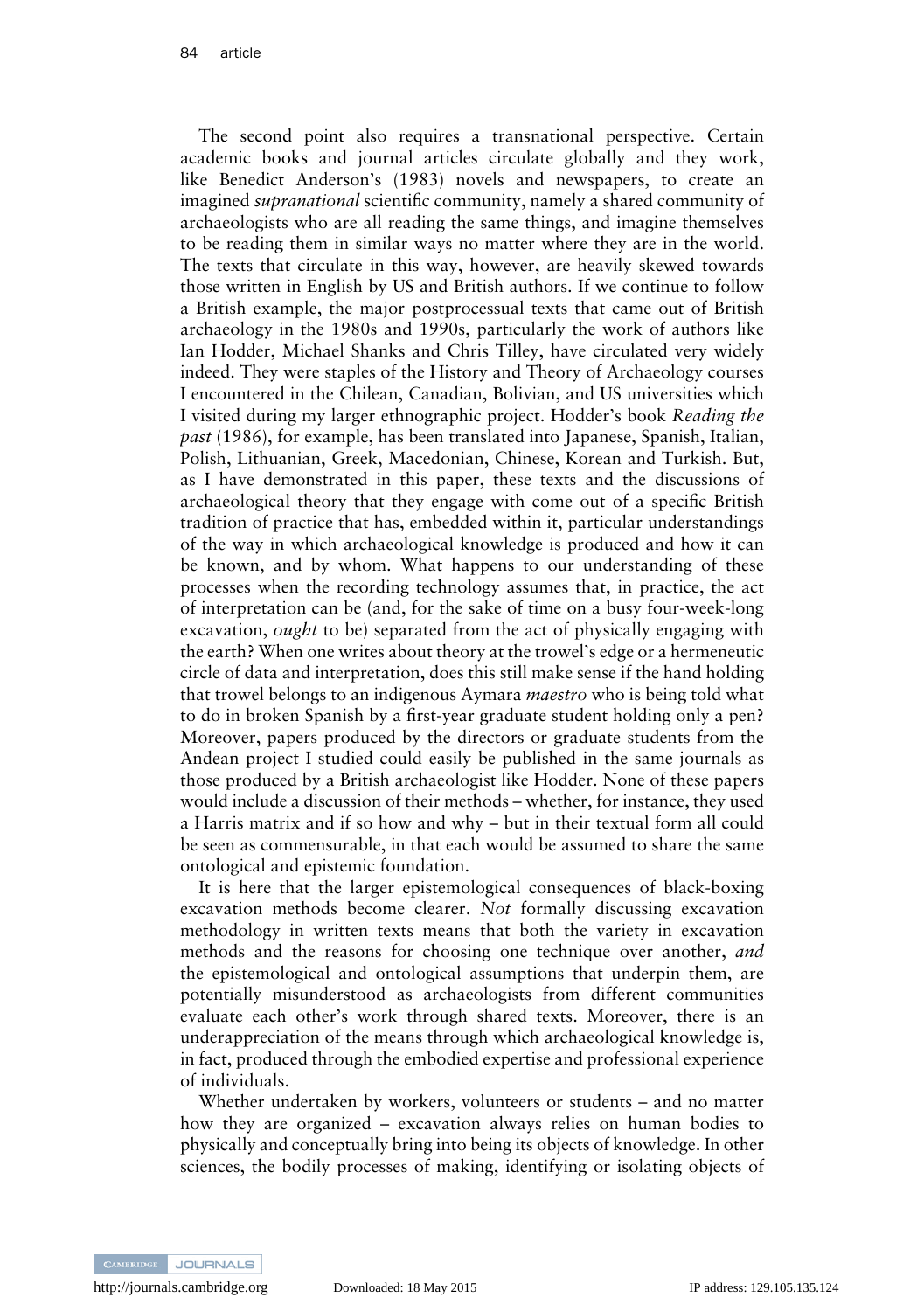knowledge can be mediated to a greater or lesser extent through technology: air-pumps, microscopes, computers and so on that serve to enhance, modify or objectify the vision and touch of the scientist (e.g. Shapin and Schaffer [1985;](#page-24-0) Daston and Galison [2007;](#page-23-0) Knorr Cetina [1999;](#page-24-0) forthcoming). In archaeological excavation, the most significant – if not the only – machine used is the machine-like organization of human labour. At various moments through this paper I have drawn attention to the tension that exists between what the system of excavating assumes about both people and objects of knowledge, and what is experienced in practice. This tension, I argue, derives from the mismatch between the idea that scientific knowing should be impersonal and the day-to-day experience on site that 'tools' are actual people.

In this sense, archaeology is an extreme version of what the historian of science Steven Shapin has described as an 'essential tension' in accounts of modern scientific authority. People and their virtues *do* matter to the making of scientific knowledge, but this seems like a 'perverse' claim:

What does it mean to say that people matter? I mean that we cannot understand how various scientific and technological knowledges are made, and made authoritative, without appreciating the roles of familiarity, trust, and the recognition of personal virtues. And the reason such a claim may seem perverse is that both these knowledges and the means by which they are produced are widely accounted *impersonal* – having nothing to do with personal characteristics and patterns of familiarity and enjoying their special authority hrough *being understood* to have no such dependencies (Shapin [2008,](#page-24-0) 1, original emphasis).

Philosophers of science, and scientists themselves in their narrations of their own practice, state that in late modernity scientific authority comes from separating personal characteristics from the practice of science; Shapin demonstrates that this never has been the case, although the narrative of impersonal science has done very particular work at various points in time to support scientific authority both within disciplines and between scientists and the public. Archaeology has been no different in expecting the personal characteristics of individual excavators (the ability to touch, to see and to reason; to speak, debate and argue; but also their personal and professional 'virtues') to be something that ought to remain separate from the process of evaluating the knowledge that individuals produce.

But this is why excavation remains an area of concern and tension for individual archaeologists. Archaeology relies on the embodied expertise of individuals, but the common perception of 'good science' within the broader scientific community and among the general public is that science is impersonal. Paying more attention to how archaeologists do, in fact, produce knowledge in the field would require drawing attention to the centrality of embodied expertise to archaeological practice. I would suggest, however, that not only would breaking open the 'black box' of excavation allow us to address some of the problems that arise between archaeologists from different communities of practice, as alluded to above, but it would also result in a greater appreciation of the complexity and expertise involved in creating archaeological knowledge in the field.

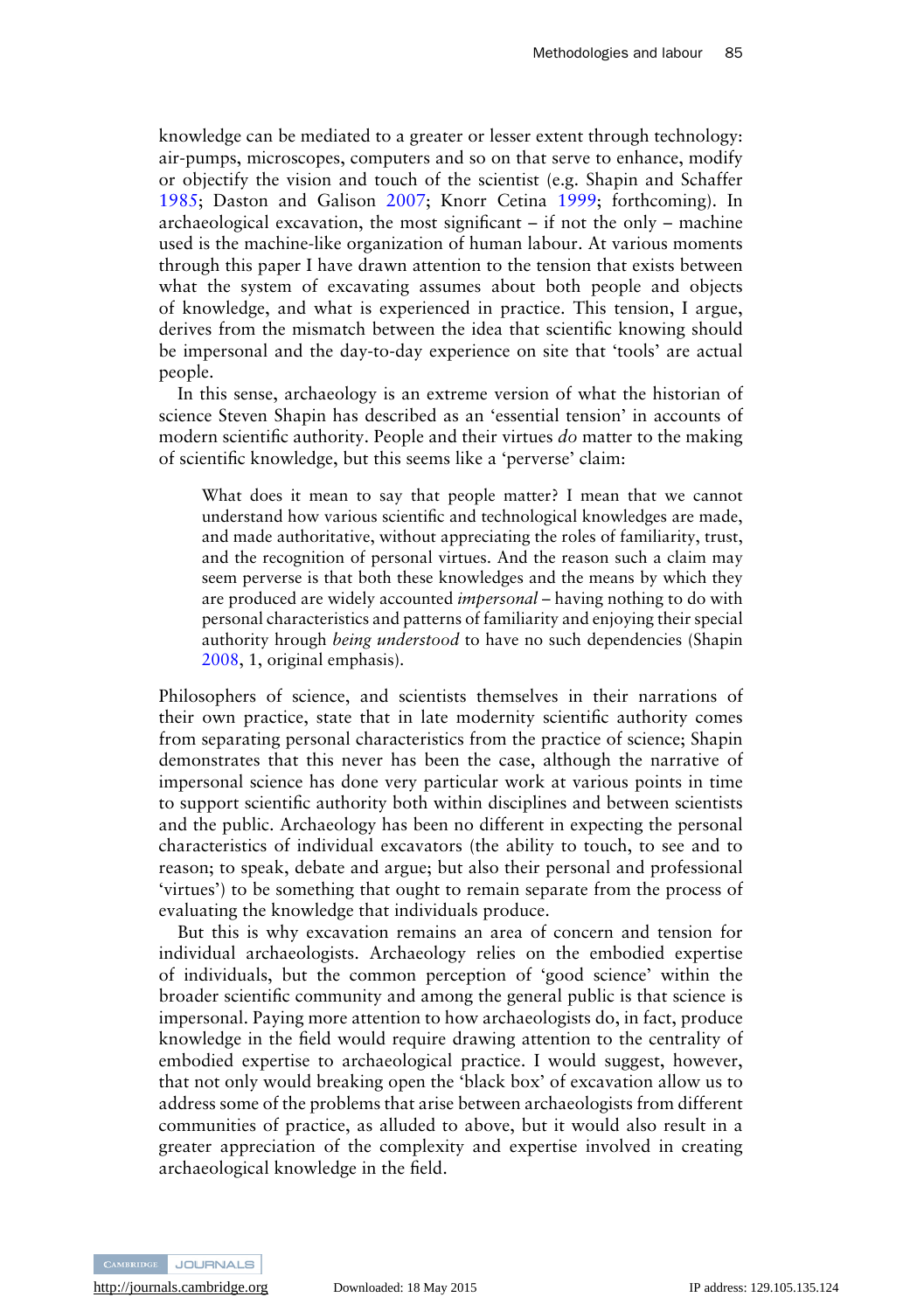## <span id="page-22-0"></span>**Acknowledgements**

I would like to thank my informants, the archaeologists who so generously allowed me to work with them during the course of my ethnographic research. Although a promise of anonymity stops me from naming each of them in person, I am indebted to them all. This paper has been improved immeasurably through conversations and feedback from many people. I would like to thank to Melissa Rosenzweig, Kate Franklin, Shannon Dawdy, Matthew Johnson, Matthew Knisley, Elizabeth Fagan, Hannah Chazin and Michael Dietler for their generous and insightful comments on earlier and later versions and also the three anonymous reviewers for their helpful comments. Finally, an earlier version of this paper was presented at the Cambridge Archaeological Field Club in November 2013. I am grateful to the AFC for the invitation and for sharing their comments, reactions and insights into how British archaeology has changed in the last decade since I moved to the US, and particularly to Catherine Hills and Sheila Kohring.

## **Notes**

- <sup>1</sup> In this paper I use the term 'scientist' as a catch-all to cover all these definitions and to include those working in the social, the natural and the human sciences. I use it while acknowledging the discomfort that some archaeologists feel with being termed 'scientists'. But I use it as an alternative to the somewhat cumbersome term that might best serve as a neutral alternative: 'institutionally recognized expert knowledge producer'.
- <sup>2</sup> As a further illustration of this point, I noted during the course of my ethnography several examples of individuals who were successful and considered to be 'good archaeologists' despite having a reputation for running notoriously disorganized and badly excavated projects. The means by which data is acquired in the field – even when the methods and conditions for that data gathering *are* known – does not affect the perceived value or 'truthfulness' of subsequent claims in publications.
- $3$  The name of the project and all personal names in this paper are pseudonyms. This particular excavation project is typical for the region. The project itself is part of what I refer to as the 'Andeanist archaeological community', a subdisciplinary community of archaeologists based and trained in specific US and Canadian universities, who work in a geographic region whose borders are diffuse but roughly map onto the north of Bolivia, and the south, coast and certain highland areas of Peru, and who know each other as colleagues and friends. While the working practices, labour organization and methodologies of Andeanist archaeology are far less homogeneous and more likely to be modified than the British example, much is shared between different projects and as such this can be taken as a typical example.
- <sup>4</sup> In Bolivia, the *licenciatora* is the highest professional degree awarded. It requires several years of specialized course work and an independent research project resulting in a thesis similar in length and depth to a British Ph.D. thesis. Although it shares the same name, it is not identical to a *licenciatora* in other South American countries such as Peru and Chile.
- <sup>5</sup> Other countries in South America also have *contraparte* positions, but the degree to which this is a symbolic or an active co-directorial position varies from place to place.
- <sup>6</sup> I refer specifically here to a single community (*el comunidad*), rather than to the town/municipality as a whole.
- In addition there was a sewing quad, responsible for making all the cotton drawstringed bags that were used for storing artefacts, and four cooks who catered to the archaeologists' domestic life (i.e. cooking, cleaning and laundry).

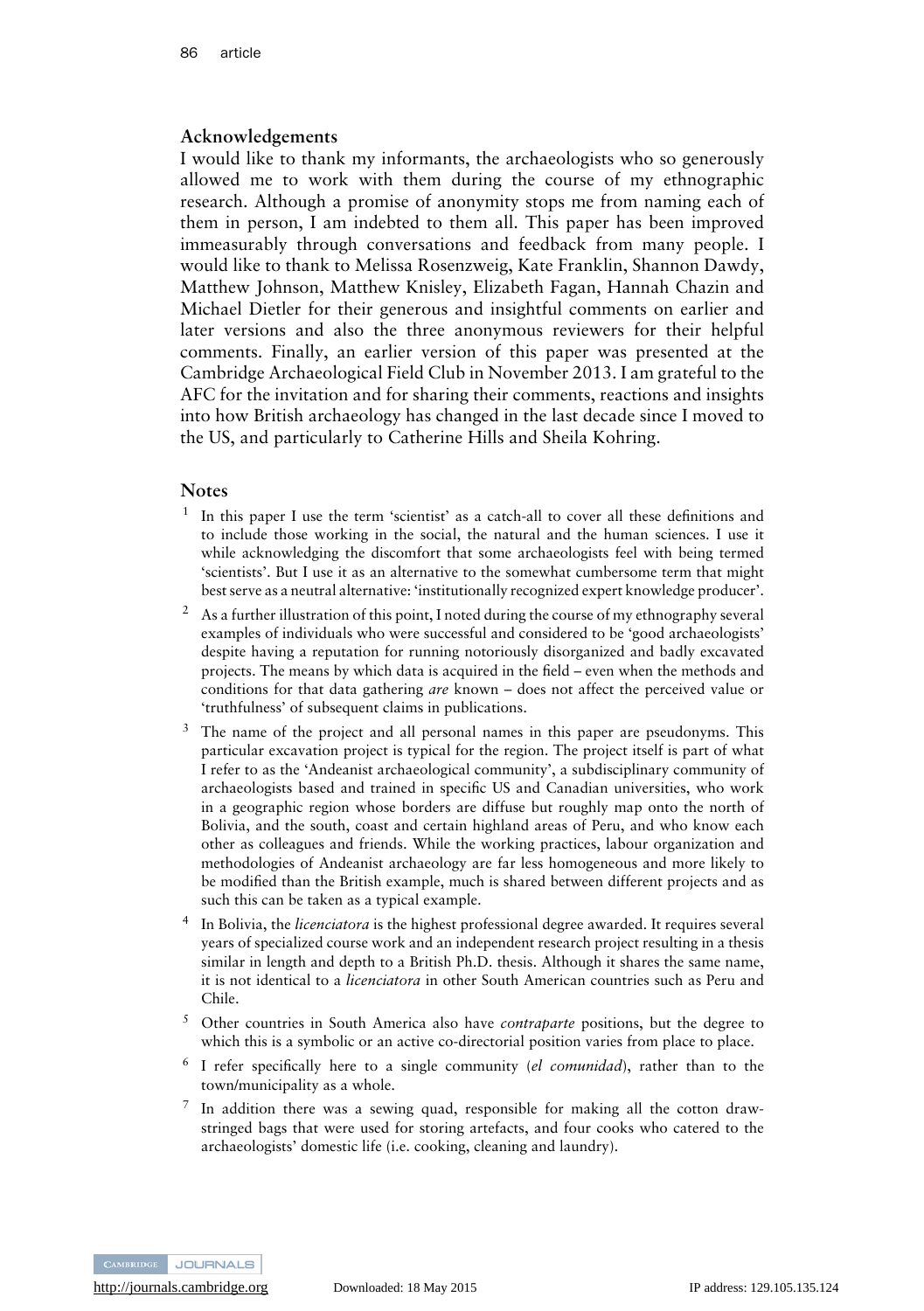- <span id="page-23-0"></span><sup>8</sup> The lab, sewing and flotation quads had one member from each *zona*. The cooks, meanwhile, were entirely separate. These women were among the highest-paid of all staff, and had in some cases over a decade of experience working for many of the North American archaeological groups in this region. Two new young women were employed in 2008, one of whom was the daughter of the facilitator. But the other two older cooks were from entirely different communities elsewhere in the Tiwanaku region and were highly sought after by North American archaeologists for their friendliness, experience and ability to cater to US diets.
- In other cases, as for instance on Kenyon's excavations in the early twentieth century, the diary is organized so that a single page corresponds to part of the excavation: a grid, or a feature per page (Lucas [2001,](#page-24-0) 56). In either case the page is presented as a blank for them to fill in as they deem fit.
- $10$  The UK is in fact remarkable for the homogeneity of its methods and the dominance of the Winchester system – or, as it is more commonly now known, the MoLAS recording system – across commercial and academic archaeology.
- <sup>11</sup> *The invisible diggers* (2009), Paul Everill's in-depth study of the state of British commercial archaeology in the 2000s, comes from a position sympathetic to those who argue that context forms are democratizing, but draws attention to the larger structural problems of essentially vocational professionals working within a neoliberalized, commercial sector. Everill argues that chronically low pay, short-term contracts, poor working/living conditions and little room for promotion or advancement, when coupled with little acknowledgement of excavators' contributions to final reports and publications, mean that excavators are indeed invisible and thus barely better off than the labourers employed by Wheeler in the 1930s. Although he wishes to draw attention to and celebrate the centrality of the excavator in the production of archaeological knowledge, Everill's work reminds us that this needs to be balanced with a conversation about the lack of actual socio-economic and epistemic power that excavators currently have. At the same time, it is interesting that the conversation about 'democratizing' archaeology has shifted in the decade since these articles were written. Today the discourse of 'democratizing archaeology' in the UK increasingly signifies a return to relying on the labour of unskilled, unpaid volunteers who are enthusiastic members of the public (where democratizing  $=$  letting the public be involved in uncovering the past), rather than on skilled, *paid* excavators using single-context planning forms.

## **References**

- Anderson, B., 1983: *Imagined communities. Reflections on the origin and spread of nationalism*, London.
- Berggren, A., and I. Hodder, 2003: Social practice, method, and some problems of field archaeology, *American antiquity* 68, 421–34.
- Berrett, D., 2010: Anthropology without science, *Inside higher education*, 30 November 2010, available at www.insidehighered.com/news/2010/11/30/ anthroscience, accessed 10 March 2015.
- Collins, H.M., 2001: Tacit knowledge, trust and the Q of sapphire, *Social studies of science* 31, 71–85.
- Collis, J., 2001: Digging up the past. *An introduction to archaeological excavation*, Stroud.
- Daston, L.J., and P. Galison, 2007: *Objectivity*, New York.
- Edgeworth, M., 2003: *Acts of discovery*. *An ethnography of archaeological practice*, Oxford.
- Everill, P., 2007: British commercial archaeology. Antiquarians and labourers, developers and diggers, in Y. Hamilakis and P. Duke (eds), *Archaeology and capitalism. From ethics to politics*, London, 119–36.